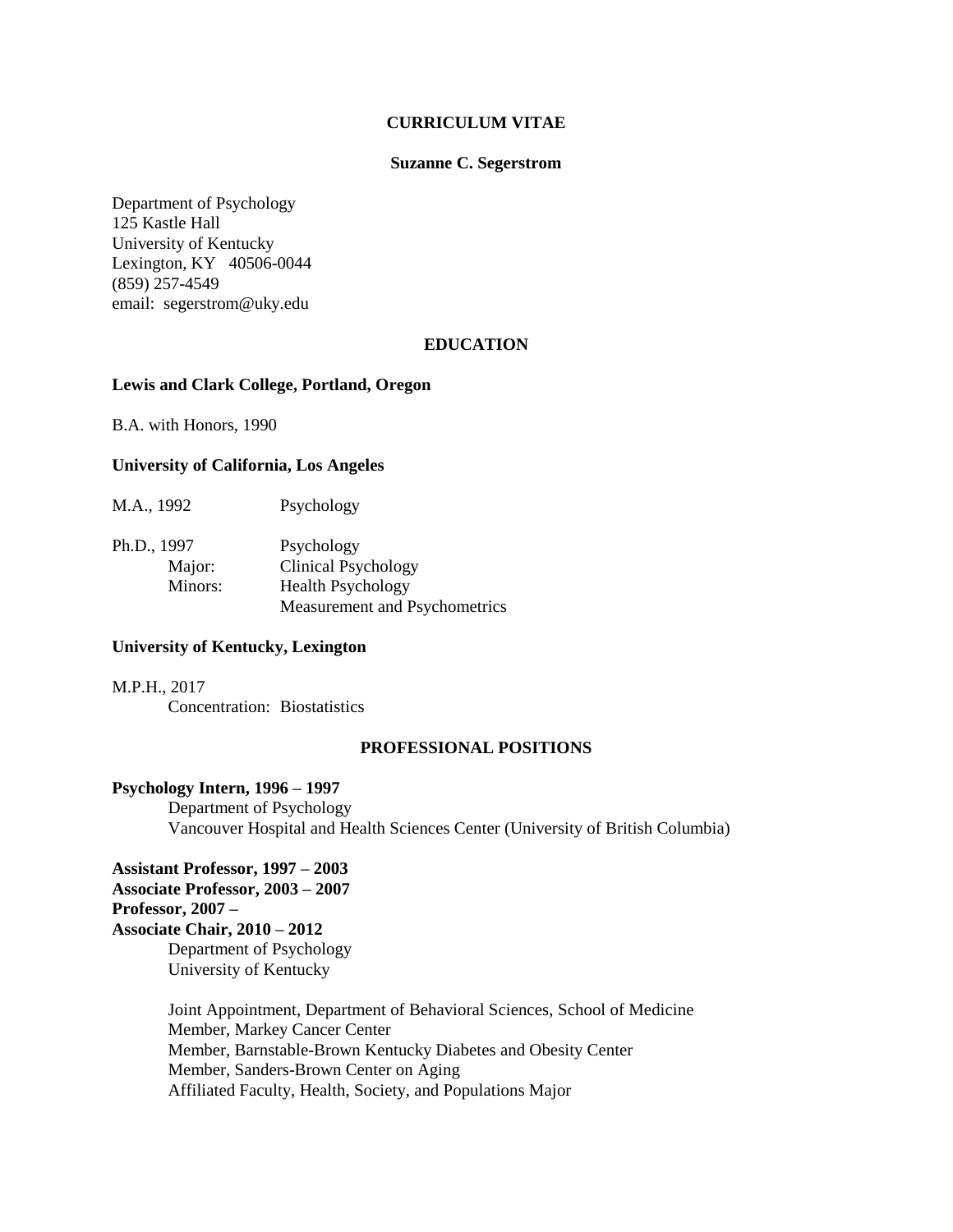# **Visiting Scholar, 2007, 2010**

Department of Psychology University of Illinois, Urbana-Champaign

# **MEMBERSHIPS IN PROFESSIONAL SOCIETES**

Academy of Behavioral Medicine Research American Psychological Association Division 8, Society for Personality and Social Psychology Division 20, Adult Development and Aging Division 38, Society for Health Psychology American Psychosomatic Society Association for Psychological Science Association for Research in Personality Gerontological Society of America Psychoneuroimmunology Research Society Society for the Improvement of Psychological Science Society of Behavioral Medicine

# **HONORS**

| Presidential Scholar, Lewis and Clark College                                 | 1985       |
|-------------------------------------------------------------------------------|------------|
| Music Faculty Scholar, Lewis and Clark College                                | 1986       |
| Ben B. Cheney Foundation Scholar, Lewis and Clark College                     | 1989       |
| Edwin W. Pauley University Fellow, UCLA                                       | 1991       |
| <b>Institutional National Research Service Award, NIMH</b>                    | 1993       |
| #MH15750, Health Psychology Trainee                                           |            |
| Jacob K. Javits Fellow, US Department of Education                            | 1994       |
| Student Research Award, Division 38 (Society for Health Psychology), APA      | 1996       |
| Tsung-yi Lin Award for Clinical Research, University of British Columbia      | 1997       |
| Summer Faculty Research Fellow, University of Kentucky                        | 1998, 1999 |
| Top 10 Teacher Award, Arts & Sciences, University of Kentucky                 | 1999       |
| Martin E.P. Seligman Award for Outstanding Dissertation Research              |            |
| on the Science of Optimism and Hope, APA                                      | 2000       |
| Positive Psychology Prize, 1 <sup>st</sup> Place, Templeton Foundation        | 2002       |
| Outstanding Young Alumna, Lewis and Clark College                             | 2004       |
| Robert Ader New Investigator Award, Psychoneuroimmunology Research Society    | 2007       |
| Fellow, Division 38 (Society for Health Psychology), APA                      | 2010       |
| Fellow, Society for Personality and Social Psychology                         | 2011       |
| Fellow, Society of Behavioral Medicine                                        | 2013       |
| University Research Professor, University of Kentucky                         | 2015       |
| President, American Psychosomatic Society                                     | 2017       |
| Biostatistics Award for Outstanding Student, University of Kentucky           | 2017       |
| Delta Omega, Honorary Society in Public Health                                | 2017       |
| A&S Award for Outstanding Graduate Mentoring, University of Kentucky          | 2017       |
| Fellow, Association for Psychological Science                                 | 2018       |
| Fellow, Gerontological Society of America                                     | 2018       |
| A&S Distinguished Faculty Award, University of Kentucky                       | 2018       |
| Albert D. & Elizabeth H. Kirwan Memorial Prize (for outstanding research), UK | 2019       |
| Excellent Undergraduate Research Mentor Award, University of Kentucky         | 2019       |
| Suzanne C. Segerstrom, Ph.D.                                                  |            |
| Curriculum Vitae                                                              |            |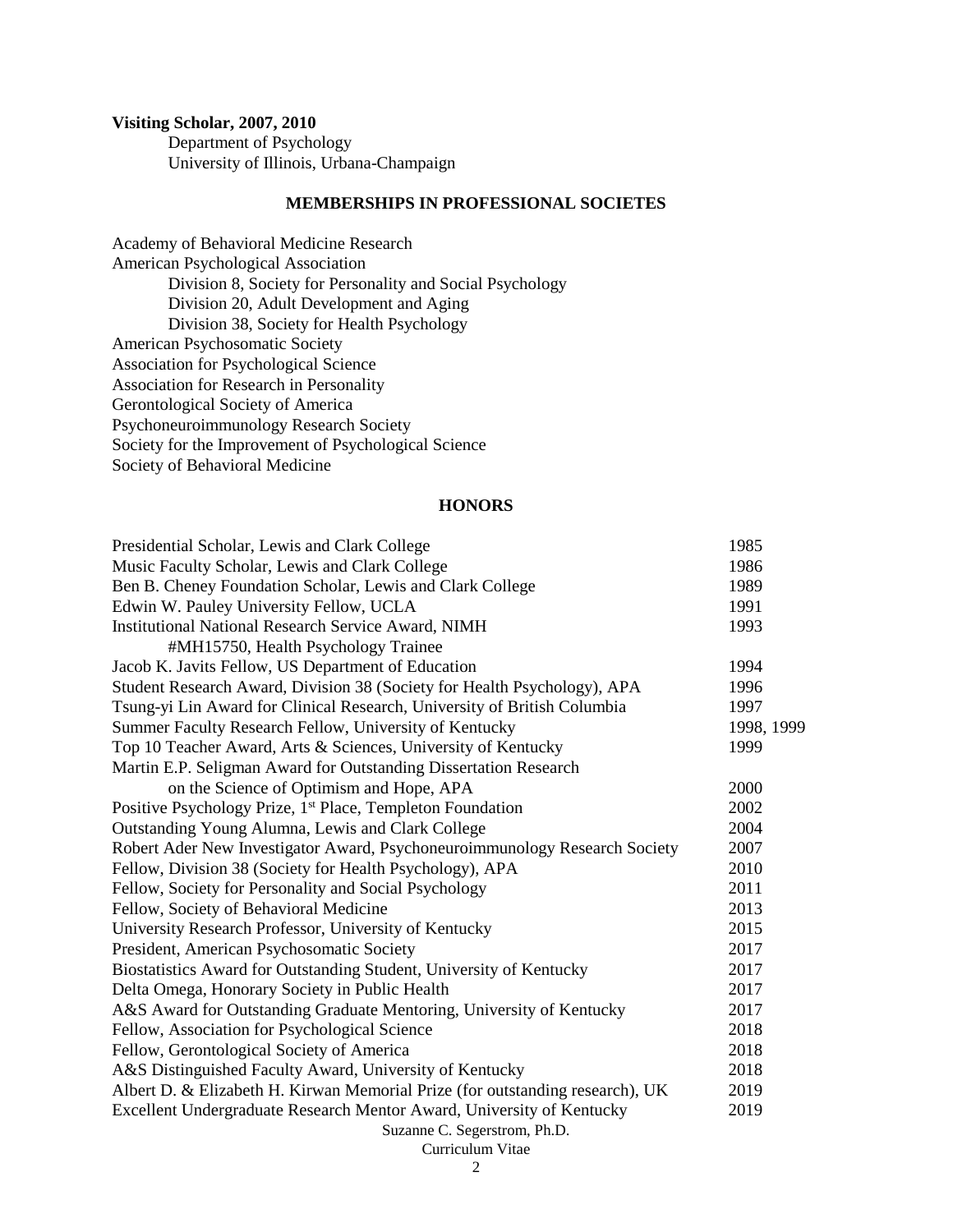# **RESEARCH AWARDS AND GRANTS**

| Seed Grant, UCLA Norman Cousins Program in Psychoneuroimmunology<br>"Optimism and Coping with Enduring Stress"                                                                                                                         | 1994      |
|----------------------------------------------------------------------------------------------------------------------------------------------------------------------------------------------------------------------------------------|-----------|
| Seed Grant, UCLA Norman Cousins Program in Psychoneuroimmunology<br>"Physiological and Immune Effects of Fear, Anticipation, and Worry"                                                                                                | 1995      |
| Individual National Research Service Award, NIMH (P.I.)<br>#MH10841-F31 "Optimism and Coping with Enduring Stress"                                                                                                                     | 1995      |
| Research Committee Grant, University of Kentucky<br>"Immune Effects of Acute and Chronic Stress"                                                                                                                                       | 1999      |
| Research Committee Grant, University of Kentucky<br>"Writing and Health"                                                                                                                                                               | 2001      |
| Young Scholars Grant, Positive Psychology Network/Templeton Foundation (P.I.)<br>"Writing and Health: The Adjustment, Health, and Immune Effects of<br>Manipulating Repetitive Thought"                                                | 2001-2002 |
| Clinical Hypotheses Program in Brain-Body Interaction, Dana Foundation (P.I.)<br>"Response to Vaccination in Dementia Caregivers: A Test of Cognitive<br>Vulnerability and Resilience"                                                 | 2001-2006 |
| Research Project Grant, NIMH (P.I.)<br>#MH61531-R01 "Anxiety, Depression, Optimism, and Cellular Immunity"                                                                                                                             | 2001-2007 |
| Starter Grant, ALS Association (Co-investigator; E. Kasarskis, P.I.)<br>"Emotional Disclosure in Patients with Amyotrophic Lateral Sclerosis:<br>A Randomized, Controlled Trial"                                                       | 2005-2006 |
| Research Project Grant, NIA (P.I.)<br>#AG026307-R01 "Repetitive Thought, Stress, and Immunity in Older Adults"                                                                                                                         | 2006-2012 |
| Research Support Grant, University of Kentucky<br>"The UCLA Law Student Study: 15 Years Later"                                                                                                                                         | 2011      |
| Individual National Research Service Award, NIA (Mentor; D. Evans, P.I.)<br># AG039208-F31 "Emotion Regulation and Self-Regulation in Older Adults"                                                                                    | 2011-2013 |
| Independent Scientist Award, NIA (P.I.)<br>#AG033629-K02 "Self-regulation and Aging: Substrates and Health Consequences"                                                                                                               | 2012-2017 |
| Research Project Grant, NIA (P.I.)<br>#AG026307-2R01 "Self-Regulation, Immunological Aging, and Health in Older Adults"                                                                                                                | 2012-2017 |
| Research Project Grant, NIA (co-P.I. with L. Crofford)<br>#AG046116-R01 "Pain and Well-being in Older Women: The Roles of Activity and Motivation"                                                                                     | 2013-2018 |
| Individual National Research Service Award, NIA (Mentor; I. Boggero, P.I.)<br># AG048692-F31 "Maintenance of Positive Affect Following Pain in Older Adults"                                                                           | 2014-2016 |
| Individual National Research Service Award, NIA (Mentor; P. Geiger, P.I.)<br># AG048697-F31 "Testing a Values-Based Approach to Healthcare Decision-Making in Older<br>Adults"                                                         | 2015-2017 |
| Supplement to Research Project Grant, NIA (P.I.)<br># AG026307-09S1 "Self-Regulation, Immunological Aging, and Health in Older Adults"                                                                                                 | 2016-2017 |
| Kentucky Lung Cancer Research Program (Consultant; S. Sephton, U. Louisville, P.I.)<br>"Understanding the Prognostic Significance of Circadian Disruption in Lung Cancer and Piloting<br>an Intervention"                              | 2016-2017 |
| Research Project Grant, NIA (P.I.)                                                                                                                                                                                                     | 2017-2022 |
| #AG026307-2R01 "Self-Regulation and Brain and Cognitive Health in Older Adults"<br>Pathway to Independence Award, NIA (Mentor; R. Reed, P.I.)<br>#AG056635-K99 "Stress and Immunosenescence: Protective Effects of Emotion Regulation" | 2017-2022 |
| Research Project Grant, NIDA (Co-I., W. Stoops, P.I)<br>Suzanne C. Segerstrom, Ph.D.                                                                                                                                                   | 2017-2022 |
| Curriculum Vitae                                                                                                                                                                                                                       |           |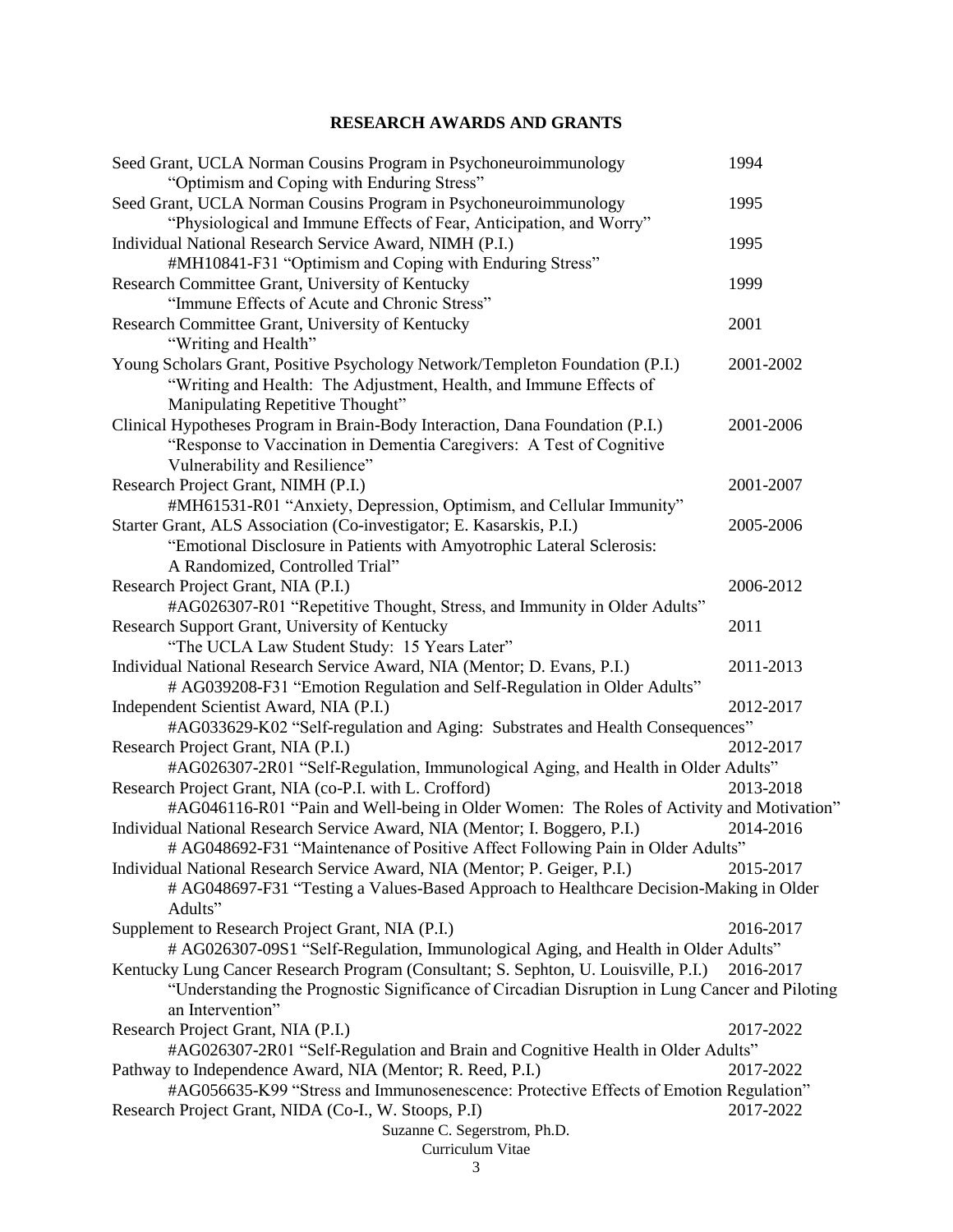#DA043938-R01 "Cardiovascular, Immune, and Psychosocial Benefits of Reduced Cocaine Use" Diversity Supplement for Anita Adams, NIA (P.I.) 2019-2022 #AG026307-12S1 "Self-Regulation and Brain and Cognitive Health in Older Adults"

# **PUBLICATIONS**

# **Journal articles**

- 1. **Segerstrom**, S.C., McCarthy, W.J., Caskey, N.H., Gross, T.M., & Jarvik, M.E. (1993). Optimistic bias among cigarette smokers. *Journal of Applied Social Psychology, 23*, 1606-1618.
- 2. Schoeneman, T.J., **Segerstrom**, S., Griffin, P., & Gresham, D. (1993). The psychiatric nosology of everyday life: Categories in implicit abnormal psychology. *Journal of Social and Clinical Psychology, 12*, 429-453.
- 3. Miller, G.E., Jarvik, M.E., Caskey, N.H., **Segerstrom**, S.C., Rosenblatt, M.R., & McCarthy, W.J. (1994). Cigarette mentholation increases smokers' exhaled carbon monoxide levels. *Experimental and Clinical Psychopharmacology, 2*, 154-160.
- 4. **Segerstrom**, S.C., McCarthy, W.J., Gross, T.M., Caskey, N.H., Rosenblatt, M.R., Carpenter, C., & Jarvik, M.E. (1994). Effects of race and cigarette preference on perception of cigarette smokers. *Tobacco Control, 3*, 30-36.
- 5. **Segerstrom**, S.C. (1996). Perceptions of stress and control in the first semester of law school. *Willamette Law Review, 32*, 593-608.
- 6. **Segerstrom**, S.C., Taylor, S.E., Kemeny, M.E., Reed, G.M., & Visscher, B.R. (1996). Causal attributions predict immune decline in HIV seropositive gay men. *Health Psychology, 15*, 485- 493.
- 7. Solomon, G.F., **Segerstrom**, S.C., Grohr, P., Kemeny, M.E., & Fahey, J.L. (1997). Shaking up immunity: Psychological and immunologic changes following a natural disaster. *Psychosomatic Medicine, 59*, 114-127.
- 8. **Segerstrom**, S.C., Solomon, G.F., Kemeny, M.E., & Fahey, J.L. (1998). Relationship of worry to immune sequelae of the Northridge earthquake. *Journal of Behavioral Medicine, 21*, 433-450.
- 9. **Segerstrom**, S.C., Taylor, S.E., Kemeny, M.E., & Fahey, J.L. (1998). Optimism is associated with mood, coping, and immune change in response to stress. *Journal of Personality and Social Psychology, 74*, 1646-1655.
- 10. **Segerstrom**, S.C., Glover, D.A., Craske, M.G., & Fahey, J.L. (1999). Worry affects the immune response to phobic fear. *Brain, Behavior, and Immunity, 13*, 80-92.
- 11. **Segerstrom**, S.C. (2000). Personality and the immune system: Models, methods, and mechanisms. *Annals of Behavioral Medicine, 22*, 180-190.
- 12. **Segerstrom**, S.C., Tsao, J.C.I., Alden, L.E., & Craske, M.G. (2000). Worry and rumination: Repetitive thought as a concomitant and predictor of negative mood. *Cognitive Therapy and Research, 24*, 671-688.
- 13. **Segerstrom**, S.C. (2001). Optimism and attentional bias for negative and positive stimuli. *Personality and Social Psychology Bulletin, 27*, 1334-1343.
- 14. **Segerstrom**, S.C. (2001). Optimism, goal conflict, and stressor-related immune change. *Journal of Behavioral Medicine, 24*, 441-467.
- 15. **Segerstrom**, S.C. (2003). Individual differences, immunity, and cancer: Lessons from personality psychology. *Brain, Behavior, and Immunity, 17 Suppl. 1*, 92-97.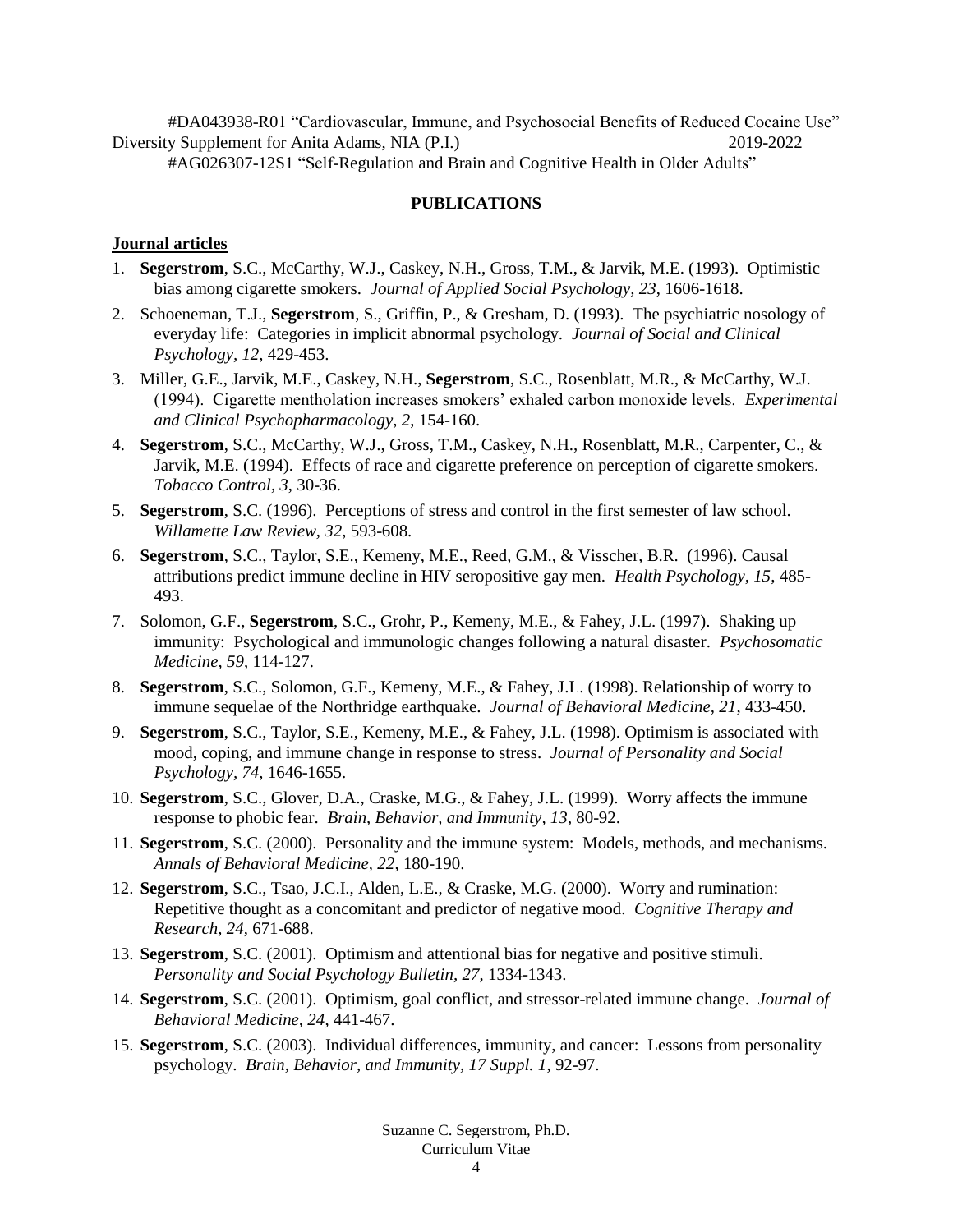- 16. **Segerstrom**, S.C., Castaneda, J.O., & Spencer, T.E. (2003). Optimism effects on cellular immunity: Testing the affective and persistence models. *Personality and Individual Differences, 35*, 1615- 1624.
- 17. **Segerstrom**, S.C., Stanton, A.L., Alden, L.E., & Shortridge, B.E. (2003). A multidimensional structure for repetitive thought: What's on your mind, and how, and how much? *Journal of Personality and Social Psychology, 85*, 909-921.
- 18. Castaneda, J.O., & **Segerstrom**, S.C. (2004). Effects of stimulus type and worry on physiological response to fear. *Journal of Anxiety Disorders, 18*, 809-823.
- 19. **Segerstrom**, S.C., & Miller, G.E. (2004). Psychological stress and the human immune system: A meta-analytic study of 30 years of inquiry. *Psychological Bulletin, 130*, 601-630.
	- Included in M. Murray & K. Chamberlain (Eds.) (2015), *New Directions in Health Psychology*. Los Angeles: Sage; and in R. O'Connor & D. O'Connor (Eds.) (2017), *Health Psychology: Critical Concepts*. Abingdon, UK: Routledge.
- 20. **Segerstrom**, S.C. (2005). Optimism and immunity: Do positive thoughts always lead to positive effects? *Brain, Behavior, and Immunity, 19*, 195-200.
- 21. Solberg Nes, L., **Segerstrom**, S.C., & Sephton, S.E. (2005). Engagement and arousal: Optimism's effects during a brief stressor. *Personality and Social Psychology Bulletin, 31*, 111-120.
- 22. **Segerstrom**, S.C. (2006). How does optimism suppress immunity? Evaluation of three affective pathways. *Health Psychology, 25*, 653-657.
- 23. **Segerstrom**, S.C., Lubach, G.R., & Coe, C.L. (2006). Identifying immune traits and biobehavioral correlates: Generalizability and reliability of immune responses in rhesus macaques. *Brain, Behavior, and Immunity, 20*, 349-358.
- 24. **Segerstrom**, S.C., & Solberg Nes, L. (2006). When goals conflict but people prosper: The case of dispositional optimism. *Journal of Research in Personality, 40*, 675-693.
- 25. Solberg Nes, L., & **Segerstrom**, S.C. (2006). Dispositional optimism and coping: A meta-analytic review. *Personality and Social Psychology Review, 10*, 235-251.
- 26. Averill, A.J., Kasarskis, E.J., & **Segerstrom**, S.C. (2007). Psychological health in patients with amyotrophic lateral sclerosis. *Amyotrophic Lateral Sclerosis, 8*, 243-254.
- 27. Lykins, E.L.B., **Segerstrom**, S.C., Averill, A.J., Evans, D.R., & Kemeny, M.E. (2007). Goal shifts following reminders of mortality: Reconciling posttraumatic growth and terror management theory. *Personality and Social Psychology Bulletin, 33*, 1088-1099.
- 28. **Segerstrom**, S.C. (2007). Optimism and resources: Effects on each other and on health over 10 years. *Journal of Research in Personality, 41*, 772-786.
- 29. **Segerstrom**, S.C., & Solberg Nes, L. (2007). Heart rate variability indexes self-regulatory strength, effort, and fatigue. *Psychological Science, 18*, 275-281.
- 30. **Segerstrom**, S.C. (2007). Stress, energy, and immunity: An ecological view. *Current Directions in Psychological Science, 16*, 326-330.
- 31. **Segerstrom**, S.C. (2008). Social networks and immunosuppression during stress: Relationship conflict or energy conservation? *Brain, Behavior, and Immunity, 22*, 279-284.
- 32. **Segerstrom**, S.C., Schipper, L.J. & Greenberg, R.N. (2008). Caregiving, repetitive thought, and immune response to vaccination in older adults. *Brain, Behavior, and Immunity, 22*, 744-752.
- 33. Solberg Nes, L., & **Segerstrom**, S.C. (2008). Conceptualizing coping: Optimism as a case study. *Personality and Social Psychology Compass, 2*, 2125-2140*.*
- 34. Evans, D.R., Baer, R.A., & **Segerstrom**, S.C. (2009). The effects of mindfulness and selfconsciousness on persistence. *Personality and Individual Differences, 47*, 379–382.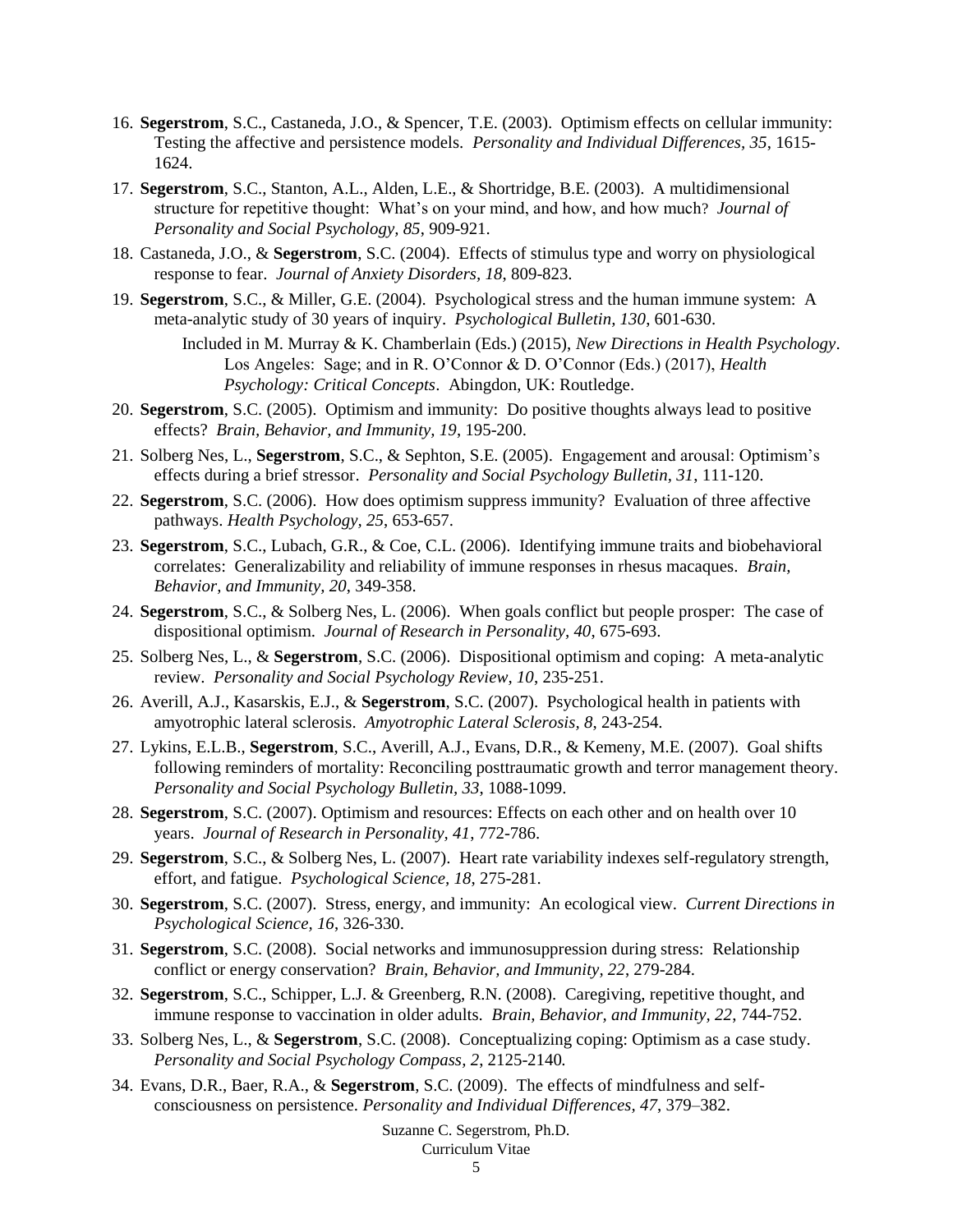- 35. Flynn, S.M., Schipper, L.J., Roach, A.R., & **Segerstrom**, S.C. (2009). Gender differences in delayed-type hypersensitivity response: Effects of stress and coping in first-year law students*. Brain, Behavior, and Immunity, 23*, 672–676.
- 36. Roach, A.R., Averill, A.J., **Segerstrom**, S.C., & Kasarskis, E.J. (2009). The dynamics of quality of life in ALS patients and caregivers. *Annals of Behavioral Medicine, 37,* 197-206.
- 37. Roese, N. J., Epstude, K., Fessel, F., Morrison, M., Smallman, R., Summerville, A., Galinsky, A., & **Segerstrom**, S. (2009). Repetitive regret, depression, and anxiety: Findings from a nationally representative survey. *Journal of Social and Clinical Psychology, 28,* 671-688.
- 38. Salsman, J.S., **Segerstrom**, S.C., Brechting, E.H., Carlson, C.R., & Andrykowski, M.A. (2009). Posttraumatic growth and PTSD symptomatology among colorectal cancer survivors: A threemonth longitudinal examination of cognitive processing. *Psycho-Oncology, 18*, 30-41.
- 39. **Segerstrom**, S.C., & Laudenslager, M.L. (2009). When is enough, enough? Generalizability of primate immunity over time. *Brain, Behavior, and Immunity, 23,* 986–992.
- 40. Solberg Nes, L., Evans, D.R., & **Segerstrom**, S.C. (2009). Optimism and college retention: Mediation by motivation, performance, and adjustment. *Journal of Applied Social Psychology, 39*, 1887-1912.
- 41. Solberg Nes, L., Roach, A.R., & **Segerstrom**, S.C. (2009). Executive function, self-regulation, and chronic pain: A review. *Annals of Behavioral Medicine, 37*, 173-183.
- 42. Carver, C.S., Scheier, M.F., & **Segerstrom**, S.C. (2010). Optimism. *Clinical Psychology Review, 30*, 879-889.
- 43. Roach, A.R., Salt, C.E., & **Segerstrom**, S.C. (2010). Generalizability of repetitive thought: Examining stability of thought content and process*. Cognitive Therapy and Research, 34,* 144– 158*.*
- 44. **Segerstrom**, S.C. (2010). Resources, stress, and immunity: An ecological perspective on human psychoneuroimmunology. *Annals of Behavioral Medicine, 40*, 114-125.
- 45. **Segerstrom**, S.C., Roach, A.R., Evans, D.R., Schipper, L.J., & Darville, A.K. (2010). The structure and health correlates of trait repetitive thought in older adults. *Psychology and Aging, 25*, 505- 515*.*
- 46. **Segerstrom**, S.C., & Sephton, S.E. (2010). Optimistic expectancies and cell-mediated immunity: The role of positive affect. *Psychological Science, 21,* 448–455.
- 47. Solberg Nes, L., Carlson, C.R., Crofford, L.J., de Leeuw, R., & **Segerstrom**, S.C. (2010). Selfregulatory deficits in fibromyalgia and temporomandibular disorders. *Pain, 151*, 37-44.
- 48. Evans, D.R, & **Segerstrom**, S.C. (2011). Why do mindful people worry less? *Cognitive Therapy and Research, 35*, 505-510.
- 49. Hardy, J.K., Crofford, L.J., & **Segerstrom**, S.C. (2011). Goal conflict, distress, and pain in women with fibromyalgia: A daily diary study. *Journal of Psychosomatic Research, 70*, 534-540*.*
- 50. **Segerstrom**, S.C., Evans, D.R., & Eisenlohr-Moul, T.A. (2011). Optimism and pessimism dimensions in the Life Orientation Test-Revised: Method and meaning. *Journal of Research in Personality, 45*, 126-129*.*
- 51. Solberg Nes, L., Carlson, C. R., Crofford, L. J., & **Segerstrom**, S. C. (2011). Individual differences and self-regulatory fatigue: Optimism, conscientiousness, and self-consciousness. *Personality and Individual Differences, 50*, 475-480.
- 52. Dedert, E.A., Lush, E.D., Chagpar, A., Dhabhar, F.S., **Segerstrom**, S.C., Spiegel, D., Dayyat, E., Daup, M.B., McMasters, K., & Sephton, S.E. (2012). Stress, coping, and circadian disruption among women awaiting breast cancer surgery. *Annals of Behavioral Medicine, 44*, 10-20.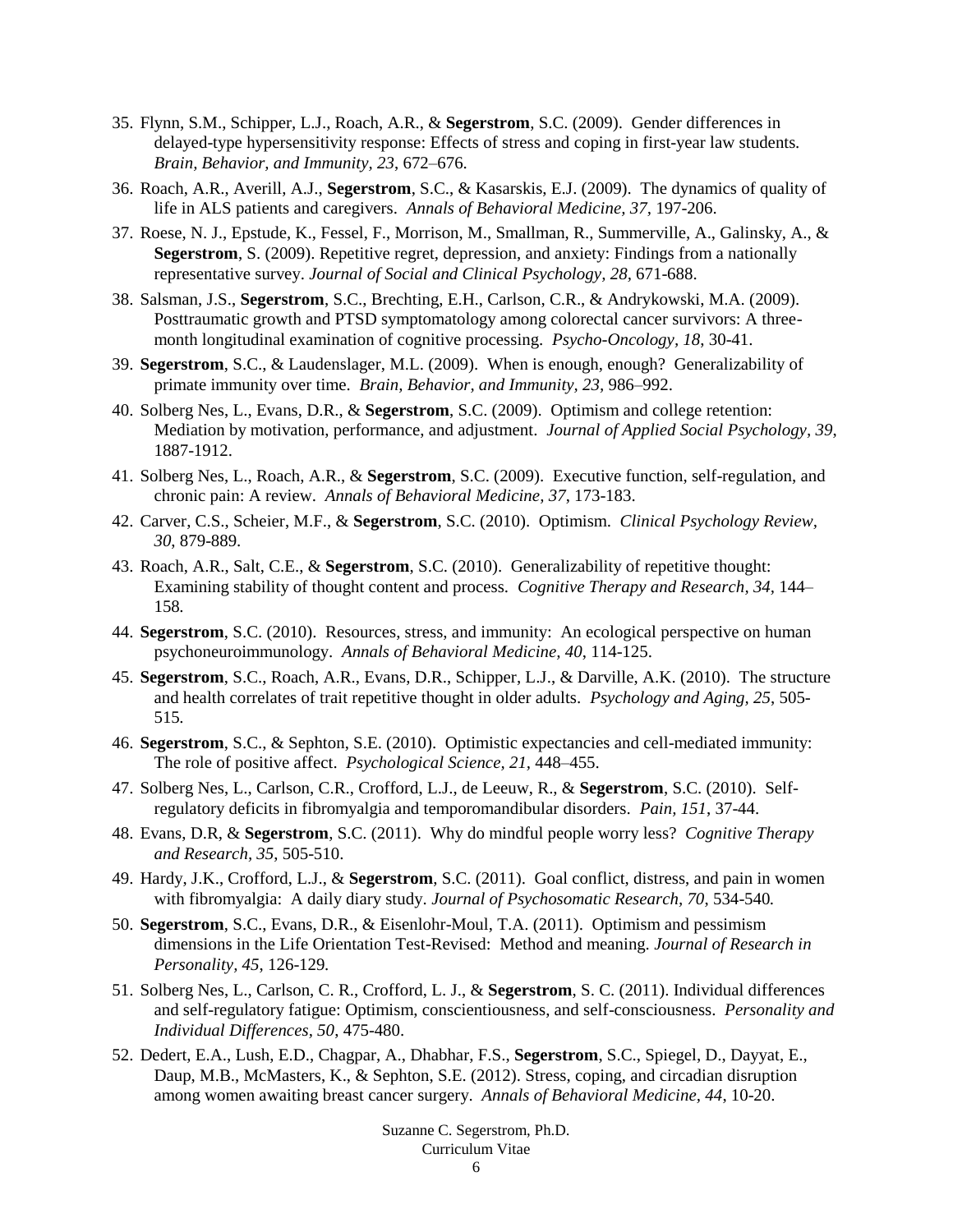- 53. Eisenlohr-Moul, T.A., Fillmore, M.T., & **Segerstrom**, S.C. (2012). *"*Pause and plan" includes the liver: Self-regulatory effort slows alcohol metabolism for those low in self-control. *Biological Psychology, 91*, 229-231.
- 54. Grimes, C.E., Solberg Nes, L., Waldman, A., & **Segerstrom**, S.C. (2012). Output order reflects the cognitive accessibility of goals. *Journal of Social Psychology, 152*, 5-16.
- 55. **Segerstrom**, S.C., Al-Attar, A., & Lutz, C.L. (2012). Psychosocial resources, aging, and natural killer cell terminal maturity. *Psychology and Aging, 27*, 892-902*.*
- 56. **Segerstrom**, S.C., Hardy, J.K., Evans, D.R., & Greenberg, R.N. (2012). Vulnerability, distress, and immune response to vaccination in older adults. *Brain, Behavior, and Immunity, 26*, 747-753.
- 57. **Segerstrom**, S.C., & O'Connor, D.B. (2012). Stress, health, and illness: Four challenges for the future. *Psychology and Health, 27*, 128-140.
- 58. **Segerstrom**, S.C., Stanton, A.L., Flynn, S.M., Roach, A.R., Testa, J.J., & Hardy, J.K. (2012). Episodic repetitive thought: Dimensions, correlates, and consequences. *Anxiety, Stress, and Coping, 25*, 3-21.
- 59. Averill, A.J., Kasarskis, E.J., & **Segerstrom**, S.C. (2013). Expressive disclosure to improve wellbeing in patients with amyotrophic lateral sclerosis: A randomized, controlled trial. *Psychology and Health, 28*, 701-713.
- 60. Eisenlohr-Moul, T.A., & **Segerstrom**, S.C. (2013). Autonomy, positive relationships, and interleukin-6: Evidence for gender-specific effects. *British Journal of Health Psychology, 18*, 420- 443.
- 61. Out, D., Granger, D.A., Sephton, S.E., & **Segerstrom**, S.C. (2013). Disentangling sources of individual differences in diurnal salivary  $\alpha$ -amylase: Reliability, stability, and sensitivity to context. *Psychoneuroendocrinology, 38,* 367-375.
- 62. Evans, D.R., Eisenlohr-Moul, T.A., Button, D., Baer, R.A., & **Segerstrom**, S.C. (2014). Selfregulatory deficits associated with unpracticed mindfulness strategies for coping with acute pain. *Journal of Applied Social Psychology, 44*, 23-30*.*
- 63. Kashdan, T.B., Dewall, C.N., Schurtz, D.R., Deckman, T., Lykins, E.L.B., Evans, D.R., McKenzie, J., **Segerstrom**, S.C., Gailliot, M.T., & Brown, K.W. (2014). More than words: Contemplating death enhances positive emotional word use. *Personality and Individual Differences, 71*, 171-175*.*
- 64. **Segerstrom**, S.C. (2014). Affect and self-rated health: A dynamic approach with older adults. *Health Psychology, 33*, 720-728.
- 65. **Segerstrom**, S.C., Boggero, I.A., Smith, G.T., & Sephton, S.E. (2014). Variability and reliability of diurnal cortisol in younger and older adults: Implications for design decisions. *Psychoneuroendocrinology, 49*, 299-309*.*
- 66. Boehm, J.K., Winning, A., **Segerstrom**, S.C., & Kubzansky, L.D. (2015). Variability modifies life satisfaction's association with premature mortality risk in older adults. *Psychological Science, 26*, 1063-1070.
- 67. Boggero, I.A., Geiger, P.J., **Segerstrom**, S.C., & Carlson, C.R. (2015). Pain intensity moderates the relationship between age and pain interference in chronic orofacial pain patients. *Experimental Aging Research, 41*, 463-474.
- 68. Combs, H.L., Folley, B.S., Berry, D.T.R, **Segerstrom**, S.C., Han, D.Y., Anderson-Mooney, A.J., Walls, B., & van Horne, C. (2015). Cognition and depression following deep brain stimulation of the subthalamic nucleus and globus pallidus pars internus in Parkinson's disease: A meta-analysis. *Neuropsychology Review, 25*, 439-454.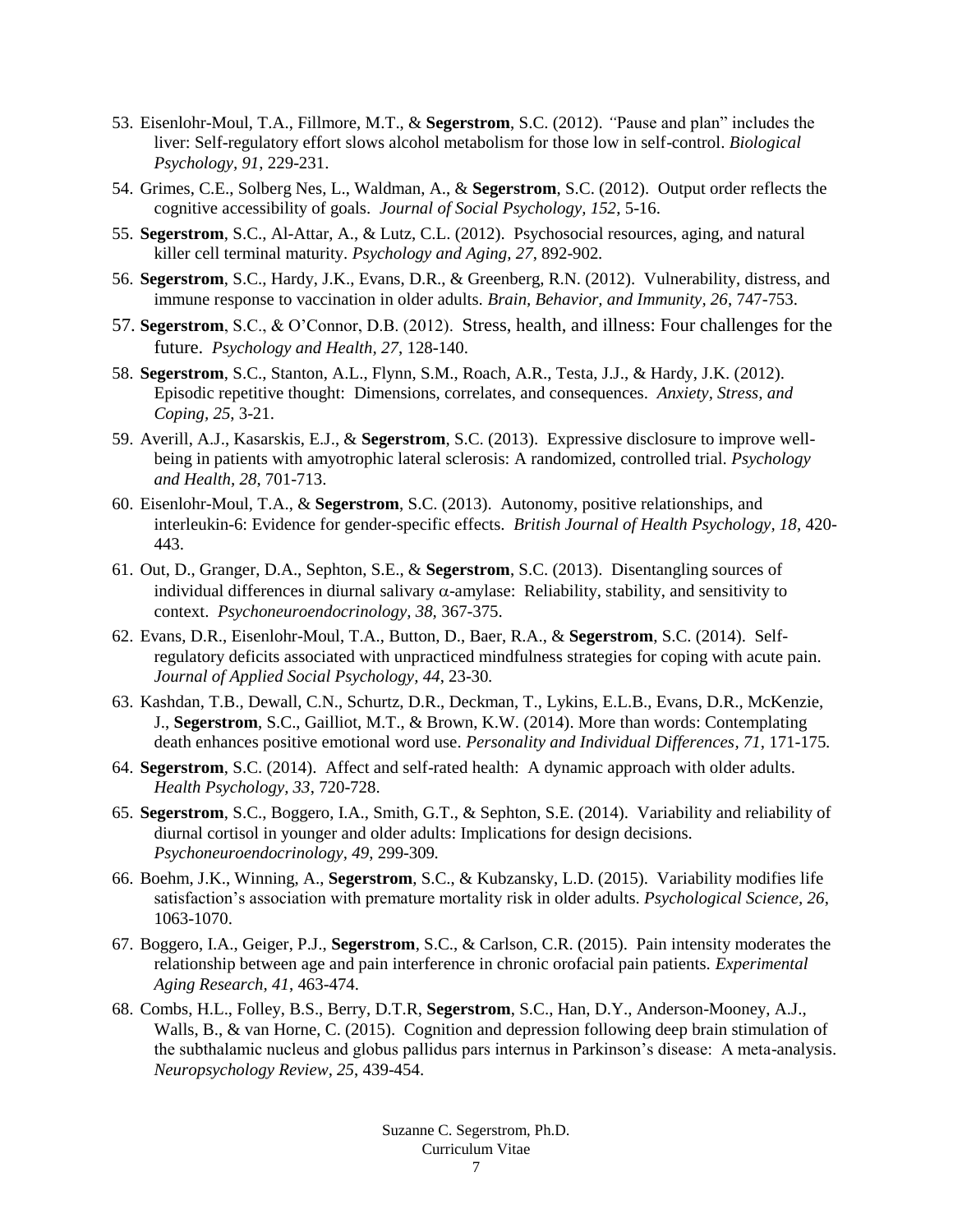- 69. Eisenlohr-Moul, T.A., DeWall, C.N., Girdler, S.S., & **Segerstrom**, S.C. (2015). Ovarian hormones and borderline personality disorder features: Preliminary evidence for interactive effects of estradiol and progesterone. *Biological Psychology, 109*, 37-52*.*
- 70. Evans, D.R., & **Segerstrom**, S.C. (2015). Physical activity and depressive symptoms interact to predict executive functioning among community dwelling older adults. *Experimental Aging Research, 41*, 534-545.
- 71. Kubzansky, L.D., Boehm, J.K., & **Segerstrom**, S.C. (2015). Positive psychological functioning and the biology of health. *Social and Personality Psychology Compass, 9*, 645-660*.*
- 72. Morey, J.N., Boggero, I.A., Scott, A.B., & **Segerstrom**, S.C. (2015). Current directions in stress and human immune function. *Current Opinion in Psychology, 5*, 13-17.
- 73. **Segerstrom**, S.C., Eisenlohr-Moul, T.A., Evans, D.R., & Ram, N. (2015). Repetitive thought dimensions, psychological well-being and perceived growth in older adults: A multilevel, prospective study. *Anxiety, Stress, and Coping, 28*, 287-302*.*
- 74. Årnberg, F.K., Lekander, M., Morey, J.N., & **Segerstrom**, S.C. (2016). Self-rated health and interleukin-6: Longitudinal relationships in older adults. *Brain, Behavior, and Immunity, 54*, 226- 232.
- 75. Boggero, I.A., Eisenlohr-Moul, T.A., & **Segerstrom**, S.C. (2016). Task-switching ability protects against the adverse effects of pain on health: A longitudinal study of older adults. *British Journal of Health Psychology, 21*, 434-450.
- 76. Evans, D.R., Boggero, I.A., & **Segerstrom**, S.C. (2016). The nature of self-regulatory fatigue and 'ego depletion': Lessons from physical fatigue. *Personality and Social Psychology Review, 20*, 291-310.
- 77. **Segerstrom**, S.C., Combs, H.L., Winning, A., Boehm, J.K., & Kubzansky, L.D. (2016). The happy survivor? Effects of differential mortality on life satisfaction in older age. *Psychology and Aging, 31*, 340-345.
- 78. **Segerstrom**, S.C., & Evans, D.R. (2016). Happy all the time? Affect, resources, and time use. *Emotion, 16*, 941-944.
- 79. **Segerstrom**, S.C., Geiger, P.J., Boggero, I.A., Schmitt, F.A., & Sephton, S.E. (2016). Endogenous cortisol exposure and declarative verbal memory: A longitudinal study of healthy older adults. *Psychosomatic Medicine, 78*, 182-191.
- 80. **Segerstrom**, S.C., Geiger, P.J., Combs, H.L., & Boggero, I.A. (2016). Time perspective and social preference in older and younger adults: Effects of self-regulatory fatigue. *Psychology and Aging, 31*, 594-604*.*
- 81. **Segerstrom**, S.C., Hardy, J.K., Evans, D.R., Boggero, I.A., Alden, L.E., & Stanton, A.L. (2016). Briefly assessing repetitive thought dimensions: Valence, purpose, and total. *Assessment, 23*, 614- 623.
- 82. **Segerstrom**, S.C., Jones, A.C., Scott, A.B., & Crofford, L.J. (2016). Daily goals and psychological well-being in midlife and older women: Physical pain interacts with goal conflict. *Research in Human Development, 13*, 328-341.
- 83. Boggero, I.A., Hostinar, C.E., Haak, E.A., Murphy, M.L.M., & **Segerstrom**, S.C. (2017). Psychosocial functioning and the cortisol awakening response: Meta-analysis, p-curve analysis, and evaluation of the evidential value in existing studies. *Biological Psychology, 129*, 207-230*.*
- 84. Flynn, S.M., Eisenlohr-Moul, T.A., Logue, C., **Segerstrom**, S.C., & Studts, J. (2017). High trait shame undermines the protective effects of prevalence knowledge on state shame following HPV/CIN diagnosis in women. *Journal of Behavioral Medicine, 40*, 814-820.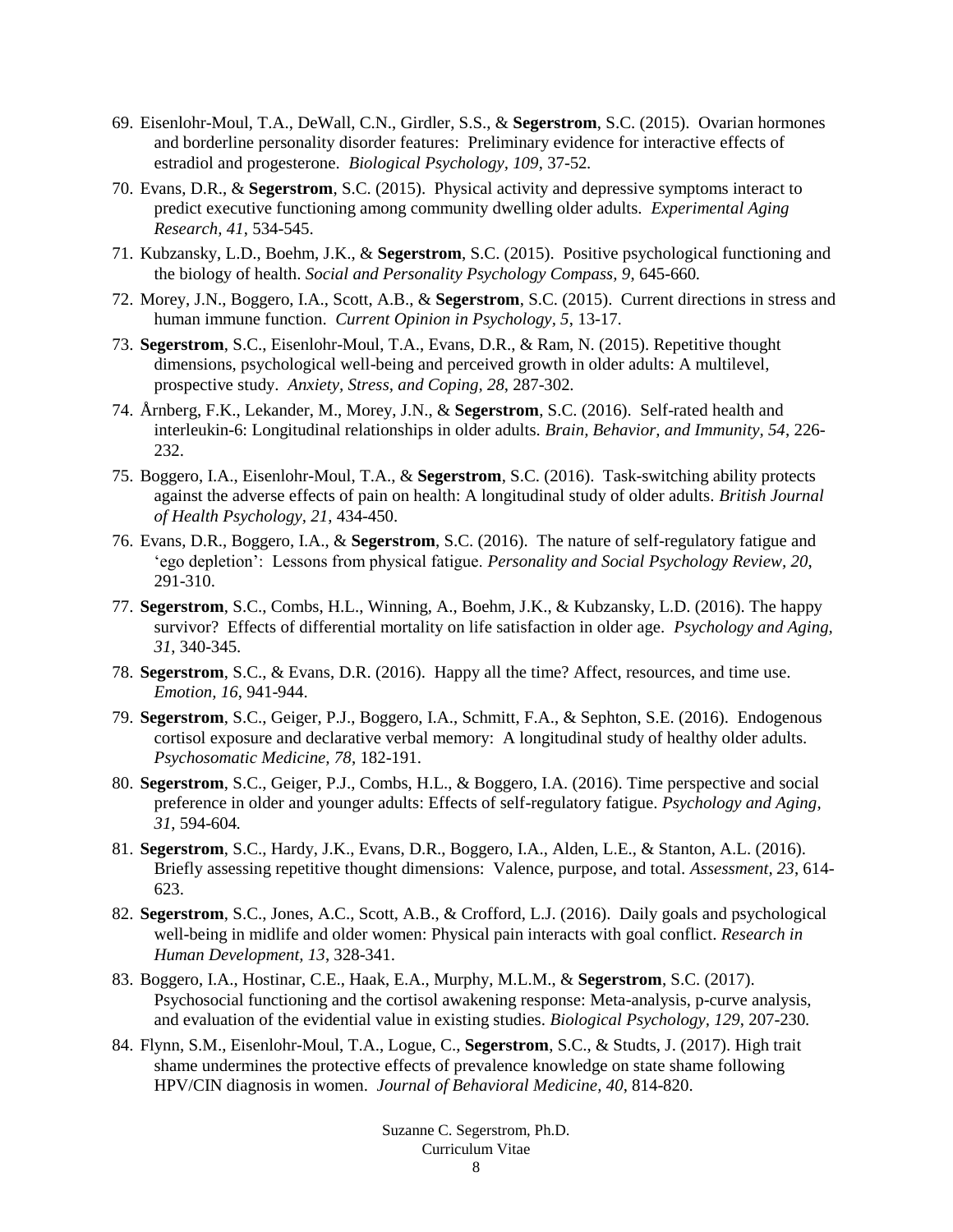- 85. Garcia, N.E., Morey, J.N., Kasarskis, E., & **Segerstrom**, S.C. (2017). Purpose in life in ALS patientcaregiver dyads: A multilevel, longitudinal analysis. *Health Psychology, 36*, 1092-1104*.*
- 86. Geiger, P.J., Morey, J.N., & **Segerstrom**, S.C. (2017). Savoring beliefs in older adulthood: Aging and perceived health affect temporal components of positive repetitive thought. *Personality and Individual Differences, 105*, 164-169*.*
- 87. Hardy, J., & **Segerstrom**, S.C. (2017). Intraindividual variability and psychological flexibility: Affect and health in a national US sample. *Journal of Research in Personality, 69*, 13-21.
- 88. Reed, R.G., Greenberg, R.N., & **Segerstrom**, S.C. (2017). Cytomegalovirus status, inflammation, and antibody response to influenza vaccination in older adults: The moderating effect of beta blockade. *Brain, Behavior, and Immunity, 61*, 14-20.
- 89. Salt, E., Crofford, L.J., & **Segerstrom**, S.C. (2017). The mediating and moderating effect of volunteering on pain and depression, life purpose, well-being, and physical activity. *Pain Management Nursing, 18*, 243-249.
- 90. **Segerstrom**, S.C., Reed, R.G., & Scott, A.B. (2017). Intelligence and interleukin-6 in older adults: The role of repetitive thought. *Psychosomatic Medicine, 79*, 757-762.
- 91. **Segerstrom**, S.C., Sephton, S.E., & Westgate, P.G. (2017). Intraindividual variability in cortisol: Approaches, illustrations, and recommendations. *Psychoneuroendocrinology, 78*, 114-124*.*
- 92. Combs, H., Garcia, N.E., Berry, D.T.R., Van Horne, C., & **Segerstrom**, S.C. (2018). Psychological functioning in Parkinson's disease post-deep brain stimulation: Self-regulation and executive functioning. *Journal of Psychosomatic Research, 111*, 42-49*.*
- 93. Garcia, N.E., Roach, A.R., Kasarskis, E.J., & **Segerstrom**, S.C. (2018). Self-regulation and executive functioning as related to survival in motor neuron disease: Preliminary findings. *Psychosomatic Medicine, 80*, 665-672*.*
- 94. Salt, E., Wiggins, A.C., Rayens, M.K., Johnson, R., Hardy, J.K., **Segerstrom**, S.C. & Crofford, L.J. (2018). The relationship between life purpose with depression and disability in acute low back pain patients. *Orthopaedic Nursing, 37*, 287-291.
- 95. Boggero, I.A., & **Segerstrom**, S.C. (in press A). Self-regulatory ability, fatigue, and the experience of pain: Mechanistic insights from pain-free undergraduates. *Psychophysiology*.
- 96. Boggero, I.A., & **Segerstrom**, S.C. (in press B). Maintenance of affective wellbeing following acute pain in healthy older and younger adults. *Journal of Behavioral Medicine*.
- 97. Boggero, I. A., Sturgeon, J. A., Arewasikporn, A., Castro, S., King, C. D., & **Segerstrom**, S. C. (2019). Associations of pain intensity and frequency with loneliness, hostility, and social functioning: cross-sectional, longitudinal, and within-person relationships. *International Journal of Behavioral Medicine, 26*, 217-229.
- 98. Geiger, P.J., Reed, R.G., Combs, H.L., Boggero, I.A., & **Segerstrom**, S.C. (in press). Longitudinal associations among adults' neurocognitive performance, psychological distress, and self-reported cognitive function. *Psychology and Neuroscience*.
- 99. Reed, R.G., Presnell, S.R., Al-Attar, A., Lutz, C.T., & **Segerstrom**, S.C. (in press). Perceived stress, cytomegalovirus titers, and late-differentiated T and NK cells: Between- and within-person associations in a longitudinal study of older adults. *Brain, Behavior, and Immunity.*
- 100. Reed, R.G., Al-Attar, A., Presnell, S.R., Lutz, C.T., & **Segerstrom**, S.C. (2019). A longitudinal study of the stability, variability, and interdependencies among late-differentiated T and NK cell subsets in older adults. *Experimental Gerontology, 121*, 46-54*.*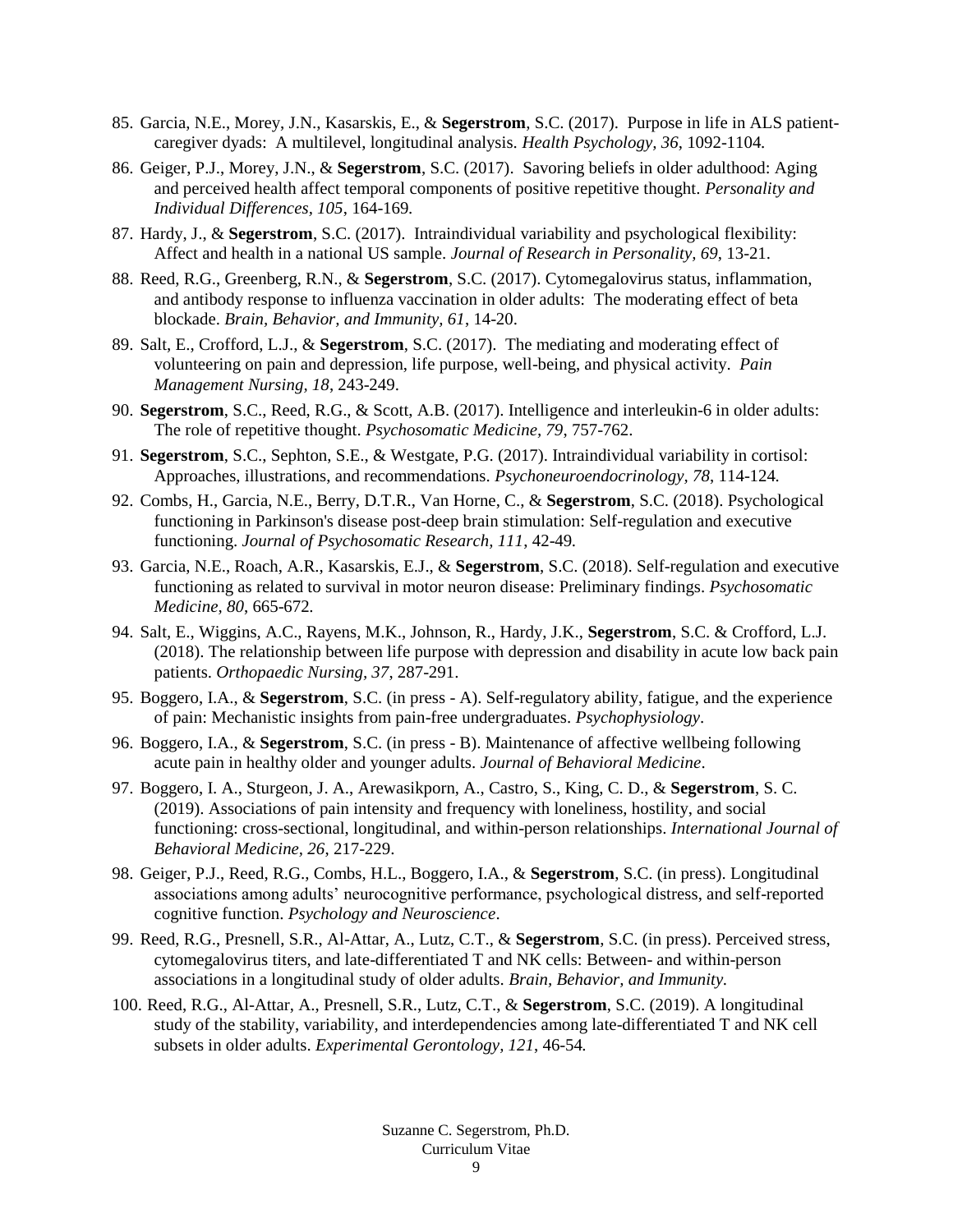- 101. Scott\*, A.B., Reed\*, R.G., Garcia-Willingham, N.E., Lawrence, K.A., & **Segerstrom**, S.C. (2019). Lifespan socioeconomic context: Associations with cognitive functioning in later life. *Journals of Gerontology: Social Sciences, 74*, 113-125*.*
- 102. **Segerstrom**, S.C. (in press). Personality and incident Alzheimer's disease: Theory, evidence, and future directions. *Journals of Gerontology: Psychological Sciences.*
- 103. **Segerstrom**, S.C., Kasarskis, E., Fardo, D., & Westgate, P.G. (in press). Socioemotional resources and well-being in amyotrophic lateral sclerosis patients and caregivers: A longitudinal, dyadic analysis. *Psychology and Health*.
- 104. **Segerstrom**\*, S.C., & Smith\*, G.T. (2019). Personality and coping: Individual differences in responses to emotion. *Annual Review of Psychology, 70*, 651-671*.*
- 105. **Segerstrom**, S.C. (2019). Between the error bars: How modern theory, design, and methodology enrich the personality-health tradition. *Psychosomatic Medicine, 81*, 408-414*.*
- \* Authors contributed equally to the work.

# **Books and book chapters**

- 106. Sochting, I., Taylor, S., Freeman, W., de Koning, E., **Segerstrom**, S., & Thordarson, D. (1998). In vivo exposure for panic disorder and agoraphobia: Does a cognitive rationale enhance treatment efficacy? In E. Sanavio (Ed.), *Behavioural and cognitive therapy today: Essays in honor of Hans J. Eysenck*, pp. 293-302. Amsterdam: Elsevier.
- 107. **Segerstrom**, S.C., Kemeny, M.E., & Laudenslager, M. (2001). Individual differences and psychoneuroimmunology. In R. Ader, D.L. Felton, & N. Cohen, Eds., *Psychoneuroimmunology: Vol. 2* (3e.) (pp. 87-109). San Diego, CA: Academic Press.
- 108. **Segerstrom**, S.C. (2006). *Breaking Murphy's Law: How optimists get what they want from life and pessimists can too*. New York: Guilford. Paperback edition (2007). Kindle edition (2011).

Translations: Danish, Dutch, German, Japanese, Korean, Polish, Portuguese, Russian Published in Great Britain as: *The glass half-full: How optimists get what they want from life and pessimists can too.*

Anthologized in: *Measuring the Immeasurable* (Sounds True, Louisville, CO)

- 109. **Segerstrom**, S.C., & Kemeny, M.E. (2006). Worried to death? Stress, worry, and immune dysregulation in health and HIV. In N. Plotnikoff, R.E Faith, & A.J. Murgo (Eds.), *Cytokines, Stress, and Immunity* (2nd Ed.) (pp. 17-28). Boca Raton, FL: CRC Press.
- 110. **Segerstrom**, S.C., & Smith, T.W. (2006). Physiological pathways from personality to health: The cardiovascular and immune systems*.* In M. Vollrath (Ed.), *Handbook of Personality and Health* (pp. 175-194). New York: Wiley.
- 111. **Segerstrom**, S.C., & Roach, A. (2008). On the physical health benefits of self-enhancement. In E.C. Chang (Ed.), *Self-Criticism and Self-Enhancement: Theory, Research, and Clinical Implications* (pp. 37-54)*.* Washington, DC: American Psychological Association.
- 112. Solberg Nes, L., & **Segerstrom**, S.C. (2004). Psychoneuroimmunology. In C. Spielberger (Ed.), *Encyclopedia of Applied Psychology, Vol. 3*. San Diego: Academic Press.
- 113. **Segerstrom**, S.C. (2011). Dispositional optimism, psychophysiology, and health. In H.S. Friedman (Ed.), *The Oxford Handbook of Health Psychology* (pp. 767-778). New York: Oxford.
- 114. **Segerstrom**, S.C., Hardy, J.K., Evans, D.R., & Winters, N.F. (2011). "Pause and plan": Selfregulation and the heart. In G. Gendolla & R. Wright (Eds.), *Motivational Perspectives on Cardiovascular Response* (pp. 181-198). Washington, DC: American Psychological Association.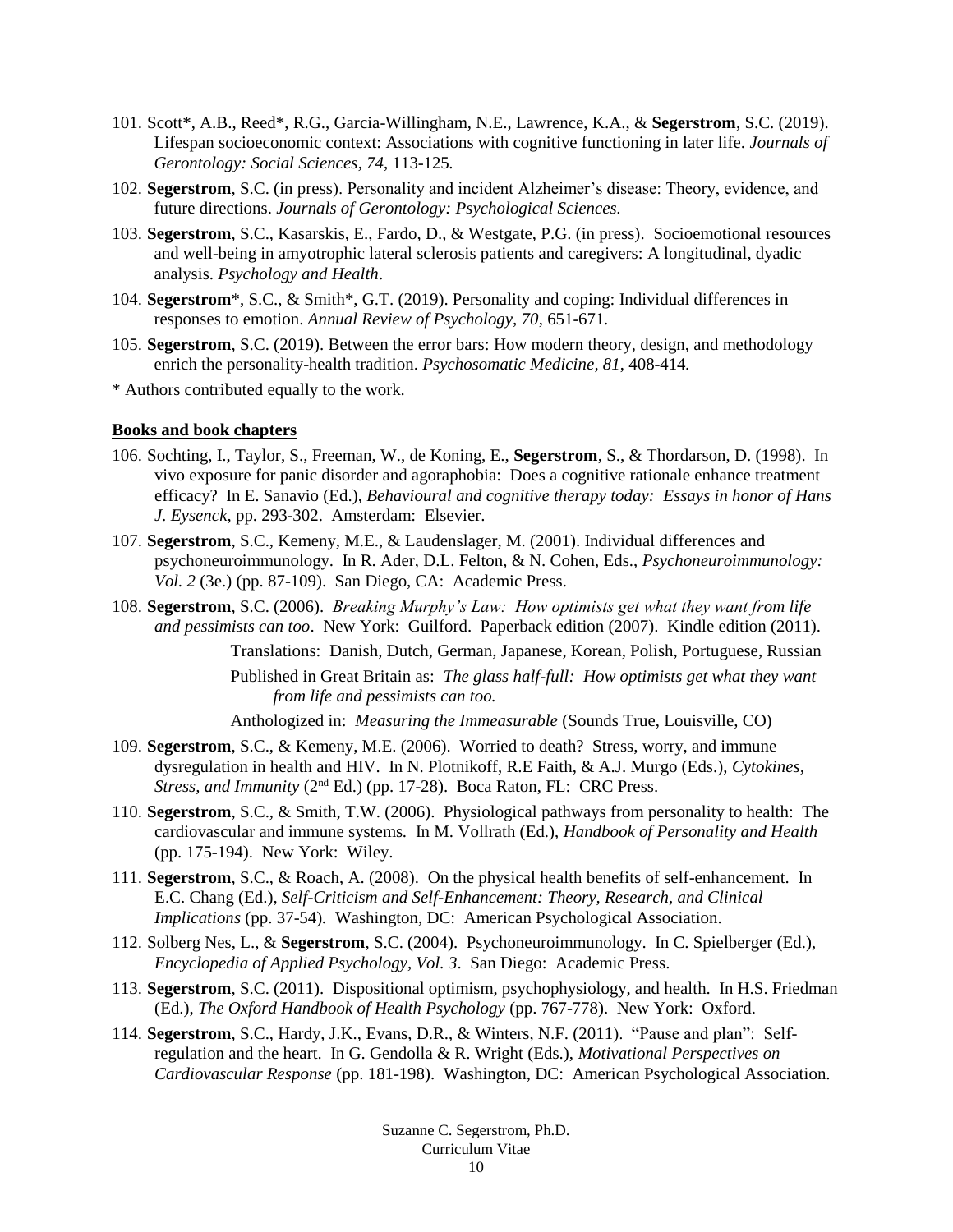- 115. **Segerstrom**, S.C., Smith, T.W., & Eisenlohr-Moul, T.A. (2011). Positive psychophysiology: The body and self-regulation. In K.M. Sheldon, T.B. Kashdan, & M.F. Steger (Eds.), *Designing the Future of Positive Psychology: Taking Stock and Moving Forward* (pp. 25-40). New York: Oxford University Press.
- 116. Solberg Nes, L., & **Segerstrom**, S.C. (2011). Positivfaktoren, immunaktivität und psychotherapie [Positive factors, immune activity, and psychotherapy.] In C. Schubert (Ed.), *Psychoneuroimmunologie und psychotherapie* (pp. 137-166). Stuttgart, Germany: Schattaur.
- 117. **Segerstrom**, S.C. (Ed.) (2012). *Oxford Handbook of Psychoneuroimmunology*. New York: Oxford.
- 118. **Segerstrom**, S.C., & Smith, G.T. (2012). Methods, variance, and error in psychoneuroimmunology research: The good, the bad, and the ugly. In S.C. Segerstrom (Ed.), *Oxford Handbook of Psychoneuroimmunology* (pp. 421-432). New York: Oxford.
- 119. Morey, J.N., & **Segerstrom**, S.C. (2015). Physiological consequences: Early hardship and health across the life span. In K. Cherry (Ed.), *Traumatic Stress and Long-Term Recovery: Coping with Disasters and Other Negative Life Events* (pp. 151-176). Springer.
- 120. Smith, T.W., Williams, P.G., & **Segerstrom**, S.C. (2015). Personality and physical health. In L. Cooper & R. Larsen (Eds.), *APA Handbook of Personality and Social Psychology (Volume 4): Personality Processes and Individual Differences* (pp. 639-661)*.* Washington DC: American Psychological Association.
- 121. Boggero, I.A., & **Segerstrom**, S.C. (2016). Human psychoneuroimmunology and mental health. In H. Friedman (Ed.), *Encyclopedia of Mental Health* (2nd ed.) (pp. 343-349). Amsterdam: Elsevier.
- 122. Reed, R.G., & **Segerstrom**, S.C. (2016). Psychosocial influences on immunity in aging. In M. Opp (Ed.), *Primer of Psychoneuroimmunology (PNI) Research* (pp. 239-245). Los Angeles: Psychoneuroimmunology Research Society.
- 123. **Segerstrom**, S.C., Boggero, I.A., & Evans, D.R. (2016). Pause and plan: The physiology of selfregulation. In R.F. Baumeister & K.D. Vohs (Eds.), *Handbook of Self-Regulation* (2nd ed.) (pp. 131-145). New York: Guilford.
- 124. **Segerstrom**, S.C., Out, D., Granger, D.A., & Smith, T.W. (2016). Biological and physiological measures in health psychology. In Y. Benyamini, M. Johnston, & E. Karademas (Eds.), *Assessment in Health Psychology* (pp. 227-238). Göttingen/Boston: Hogrefe.
- 125. Solberg Nes, L., & **Segerstrom**, S.C. (2016). Optimism, motivation, and mental health. In H. Friedman (Ed.), *Encyclopedia of Mental Health* (2<sup>nd</sup> ed.) (pp. 232-235). Amsterdam: Elsevier.
- 126. Scott, A.B., & **Segerstrom**, S.C. (2017). Immune responses to stress. In V. Zeigler-Hill & T. Shackelford (Eds.), *Encyclopedia of Personality and Individual Differences*. Cham, Switzerland: Springer International. DOI: 10.1007/978-3-319-28099-8\_905-1
- 127. **Segerstrom**, S.C., Carver, C.S., & Scheier, M.F. (2017). Optimism. In M. Eid & M. D. Robinson (Eds.), *The Happy Mind: Cognitive Contributions to Well-being* (pp. 195-212). New York: Springer.

#### **Commentaries**

- 128. Bower, J.E., & **Segerstrom**, S.C. (2004). Stress management, finding benefit, and immune function: Positive mechanisms for intervention effects (Commentary). *Journal of Psychosomatic Research, 56*, 9-11.
- 129. **Segerstrom**, S.C. (2009). Biobehavioral controls: Threats to psychoneuroimmunology research? (Commentary). *Brain, Behavior, and Immunity, 23,* 885–886.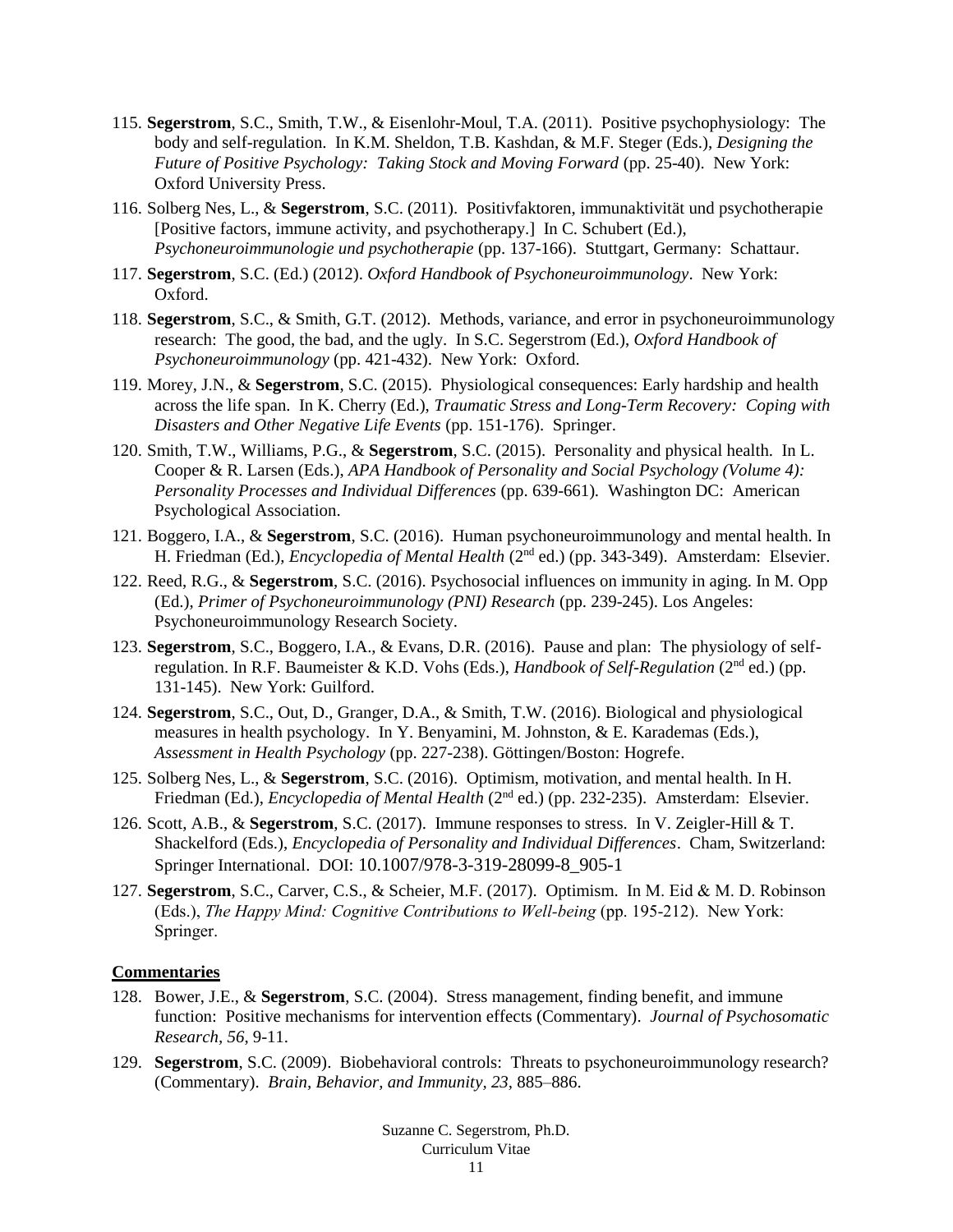- 130. **Segerstrom**, S.C. (2019). What's the meaning of this? Childhood socioeconomic status, inflammation, and meta-analysis (Commentary). *Brain, Behavior, and Immunity, 79*, 12-13.
- 131. **Segerstrom**, S.C. (2019). Statistical Guideline #1. Avoid creating categorical variables from continuous variables (Commentary). *International Journal of Behavioral Medicine, 26*, 329-330.
- 132. **Segerstrom**, S.C. (in press). Statistical Guideline #2. Report appropriate reliability for your sample, measure, and design (Commentary). *International Journal of Behavioral Medicine*.
- 133. **Segerstrom**, S.C. (in press). Statistical Guideline #3. Designate and justify covariates *a priori*, and report results with and without covariates (Commentary). *International Journal of Behavioral Medicine*.

# **Other**

- 134. **Segerstrom**, S.C. (2010). Optimistic expectancies and immunity: Context matters. *The European Health Psychologist, 12*, 36-38.
- 135. **Segerstrom**, S.C. (2011). The structure and consequences of repetitive thought: How what's on your mind, and how, and how much, affects your health. *Psychological Science Agenda, 25(3)*, http://www.apa.org/science/about/psa/2011/03/repetitive-thought.aspx.

#### **Manuscripts under review**

- Judge, S.T., Clasey, J.L., Crofford, L.J., & **Segerstrom**, S.C. (2018). *Optimism and pain interference in aging women.*
- Reed, R.G., Combs, H.L., & **Segerstrom**, S.C. (2018). *The structure of self-regulation and its psychological and physical health correlates in older adults*.
- **Segerstrom**, S.C., Hardy, J.K., & Gloger, E. (2016). *Exposure and reactivity to repetitive thought: Accounting for the neuroticism-distress relationship.*

#### **INVITED PRESENTATIONS**

- **Segerstrom**, S.C. (2001, October). *Positive preoccupation: Seeking (and finding) adaptive repetitive thought*. Invited address at the Positive Psychology Summit, Washington, DC.
- **Segerstrom**, S.C. (2001, October). *The structure and consequences of repetitive thought*. Invited colloquium, Department of Psychology, University of Kansas, Lawrence, KS.
- **Segerstrom**, S.C. (2002, February). *Individual differences in psychoneuroimmunology: Lessons from personality psychology*. Invited address at the Biological Mechanisms of Psychosocial Effects on Disease meeting, National Cancer Institute, Bethesda, MD.
- **Segerstrom**, S.C. (2002, April). *Psychoimmunology*. Invited address at the 2nd Osteopathic Heritage Fund Symposium, University of New England, Portland, ME.
- **Segerstrom**, S.C. (2004, February). *Optimism and immunity: Bright and dark sides*. Invited colloquium, Department of Psychology, University of Illinois, Champaign-Urbana, IL.
- **Segerstrom**, S.C. (2004, September). *Optimism, immunity, and health: What's the catch?* Invited colloquium, Lewis and Clark College, Portland, OR.
- **Segerstrom**, S.C. (2004, October). *Optimism and health: Bright and dark sides*. Invited address at the Third International Positive Psychology Summit, Washington, DC.
- **Segerstrom**, S.C. (2005, April). *Psychology and the immune system*. Invited colloquium, Department of Psychology, University of Kentucky, Lexington, KY.
- **Segerstrom**, S.C. (2006, May). *The ups and downs of human immunity and well-being: An ecological view*. Invited colloquium, Department of Psychology, University of Texas, Austin, TX.

# Suzanne C. Segerstrom, Ph.D.

# Curriculum Vitae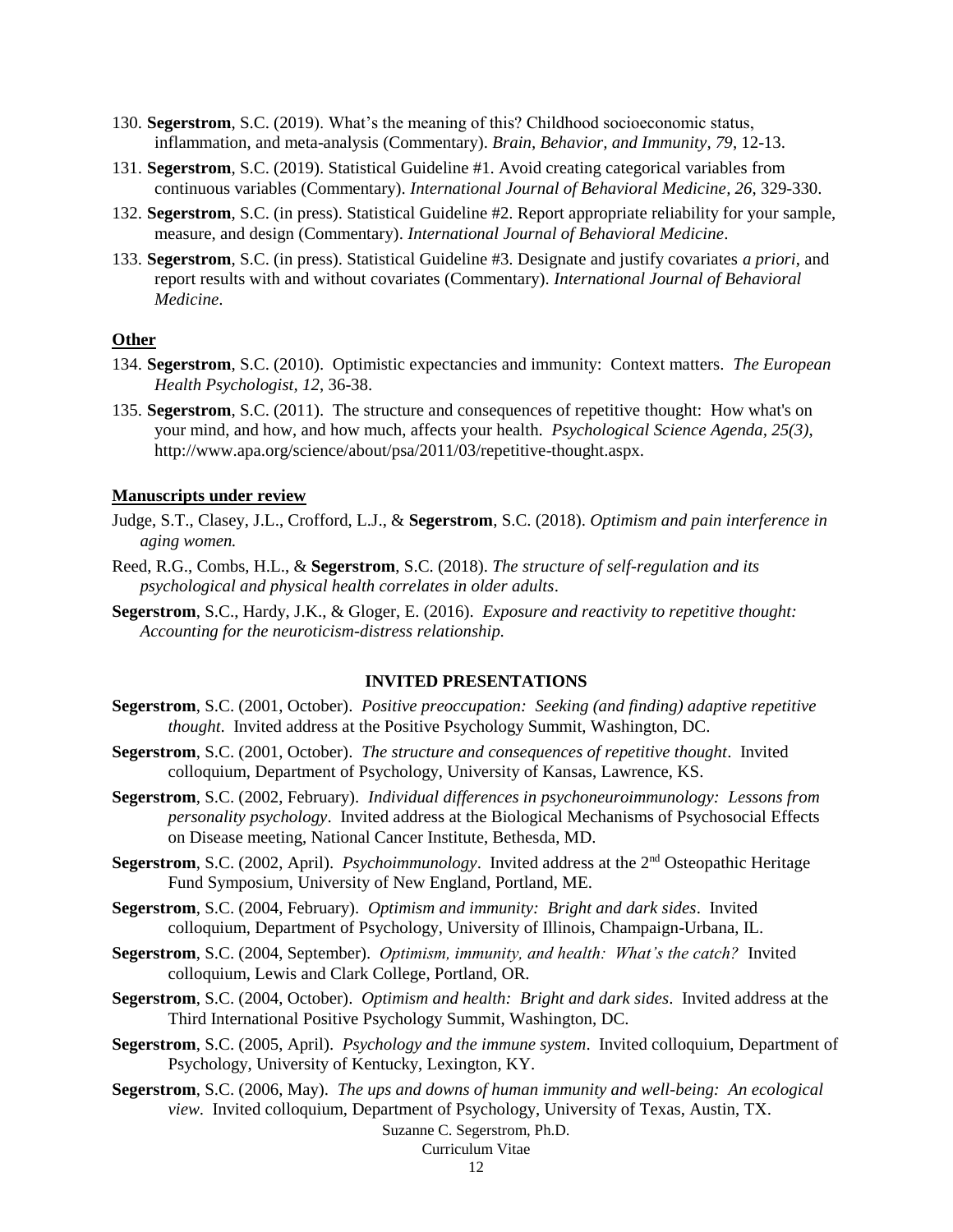- **Segerstrom**, S.C. (2006, November). Immunological costs of dispositional optimism. In T.W. Britt (Chair), *Motivational processes as determined by physiology, emotion, and personality*. Symposium conducted at the meeting of the Society of Southeastern Social Psychologists, Knoxville, TN.
- **Segerstrom,** S.C. (2007, May). *The behavioral ecology of optimism and human immunity*. Invited colloquium, Integrative Immunology and Behavior Program, University of Illinois, Champaign-Urbana, IL.
- **Segerstrom,** S.C. (2007, October). *Optimism, resources, and immunity: A case of ecopsychoneuroimmunology*. Invited colloquium, Department of Kinesiology, University of Illinois, Champaign-Urbana, IL.
- **Segerstrom**, S.C. (2007, October). An EMG for the self-regulatory muscle: Cardiac regulation reflects self-regulation. In S.C. Segerstrom & C.N. DeWall (Chairs), *New insights from the science of self-regulation: Physiological, behavioral, and emotional consequences*. Symposium conducted at the meeting of the Society of Southeastern Social Psychologists, Durham, NC.
- **Segerstrom**, S.C., & Sephton, S.E. (2008, March). Positive affect mediates expectancy effects on cellular immunity. In K. Salomon (Chair), *Positive affect and health: Opportunities for psychosomatic medicine*. Symposium conducted at the meeting of the American Psychosomatic Society, Baltimore, MD.
- **Segerstrom**, S.C., & Sephton, S.E. (2008, October). How many tubes over how many days? Sampling methods for salivary cortisol. In R. Hoyle (Chair), *Innovative approaches to the measurement and analysis of social behavior.* Symposium conducted at the meeting of the Society of Southeastern Social Psychologists, Greenville, SC.
- **Segerstrom,** S.C. (2008, November). *The varieties of future expectancy and their (different) effects on the immune system*. Invited colloquium, Institute for Behavioral Medicine Research, Ohio State University, Columbus, OH.
- **Segerstrom,** S.C. (2009, February). The structure of affect and its immunological correlates. In N. Roberts (Chair), *How do we "transform," "translate," and apply emotion research?* Symposium conducted at the Emotion Preconference to the Society for Personality and Social Psychology, Tampa, FL.
- **Segerstrom,** S.C. (2009, April). *Self-regulation, physiology, and pain*. Invited address at the New Developments in the Psychology of Illness Conference, Yasawa Islands, Fiji.
- **Segerstrom**, S.C. (2009, May). "Fight or flight" versus "pause and plan": The effects of self-regulation on physiology and health. In D. Tucker (Chair), *Self-regulation, executive processes, and psychopathology*. Symposium conducted at the meeting of the American Psychological Society, San Francisco, CA.
- **Segerstrom**, S.C. (2010, May). *The varieties of future expectancy and their (different) effects on the human immune system*. Invited colloquium, Department of Psychological and Brain Sciences, University of Louisville, Louisville, KY.
- **Segerstrom**, S.C. (2010, September). *Optimism and immunity: Situations, dispositions, and mechanisms*. Keynote address at the European Health Psychology Conference, Cluj-Napoca, Romania.
- **Segerstrom**, S.C., & Sephton, S.E. (2011, January). *Assessing and predicting "error" in diurnal cortisol slope*. In the New Methods Preconference at the meeting of the Society for Personality and Social Psychology, San Antonio, TX.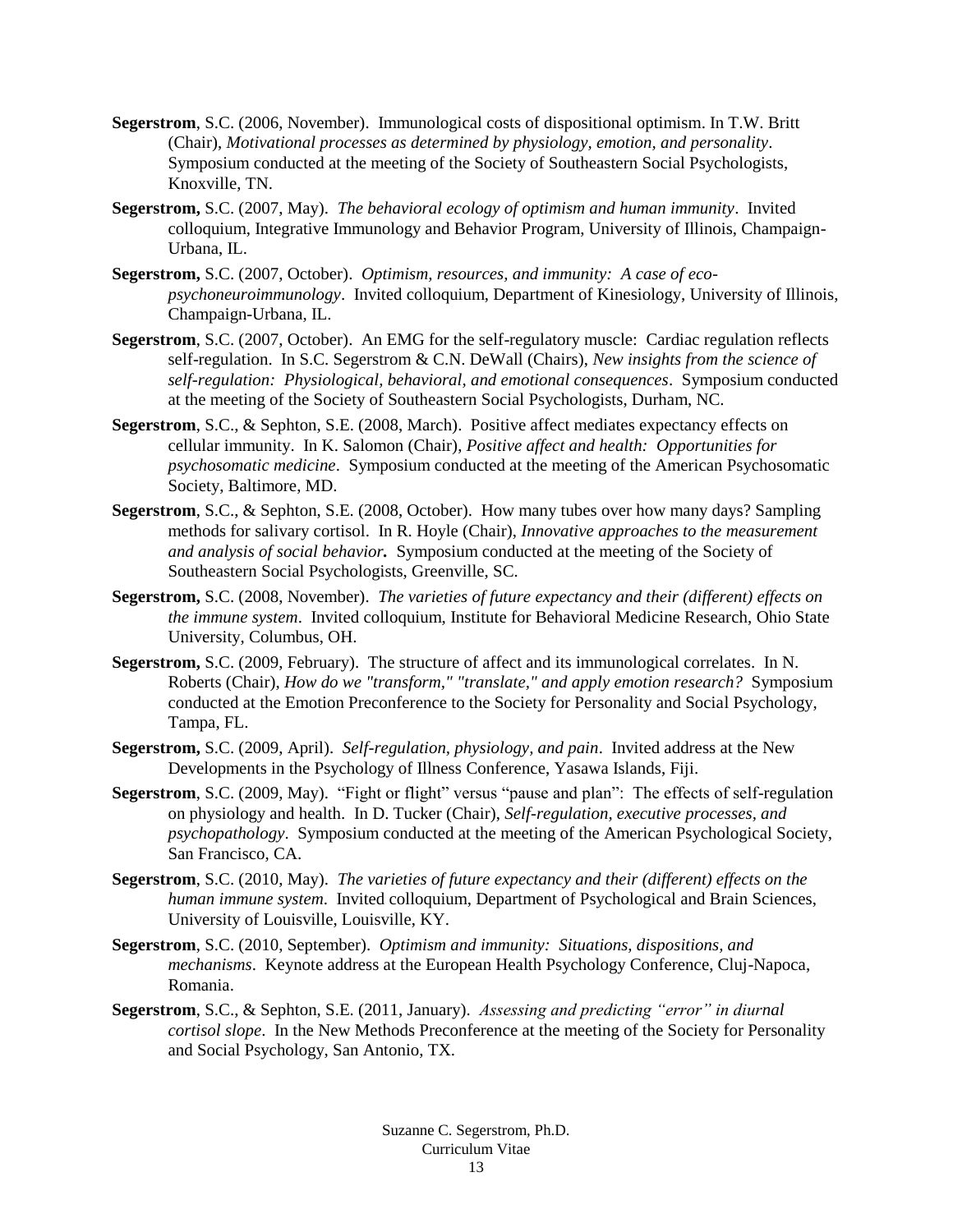- **Segerstrom,** S.C. (2011, April). *Changes in growth and well-being in older adults: Relationships to each other, stressful events, and repetitive thought*. Invited address at the New Developments in the Psychology of Illness Conference, Coromandel, New Zealand.
- **Segerstrom**, S.C. (2011, February). *The varieties of future expectancy and their (different) effects on the human immune system*. Invited colloquium, Department of Psychology, University of North Carolina, Greensboro, NC.
- **Segerstrom**, S.C. (2011, March). *The varieties of future expectancy and their (different) effects on the human immune system*. Invited colloquium, Department of Psychology, Oklahoma State University, Stillwater, OK.
- **Segerstrom**, S.C. (2011, June). Expectancies, affect, and immunity. In T.W. Smith (Chair), *Positive psychological factors and health*. Symposium conducted at the meeting of the Academy of Behavioral Medicine Research, Park City, UT.
- **Segerstrom**, S.C. (2011, October). *Repetitive thought in older adults: Structure, correlates, and consequences.* Invited colloquium, Department of Psychology, Ohio University, Athens, OH.
- **Segerstrom**, S.C. (2012, January). *Repetitive thought in older adults: Structure, correlates, and consequences.* Invited colloquium, Department of Psychology, University of Arizona, Tucson, AZ.
- **Segerstrom**, S.C. (2012, June). Structuring and measuring repetitive thought: Implications for health. In J. Brosschot (Chair), *Perseverative cognition*. Symposium conducted at the meeting of the Academy of Behavioral Medicine Research, Asheville, NC.
- **Segerstrom**, S.C. (2012, October). *Repetitive thought in older adults: Structure, correlates, and consequences.* Invited colloquium, Department of Psychology, University of California, Los Angeles, CA.
- **Segerstrom**, S.C. (2013, March). *Pause and plan: Effects of self-regulation on peripheral physiology.*  Invited address at the Workshop on Positive Psychobiology, Miami, FL.
- **Segerstrom**, S.C. (2013, April). *Pause and plan: Self-regulation below the neck.* Invited address at the Innovations in Health Psychology Conference, Aitutake, Cook Islands.
- **Segerstrom**, S.C. (2014, February). *Personality, self-regulation, and health*. Invited colloquium, Department of Psychology, University of Illinois, Champaign-Urbana.
- **Segerstrom**, S.C. (2014, April). *Personality, self-regulation, and health*. Invited colloquium, Department of Psychology, University of Tennessee, Knoxville.
- **Segerstrom**, S.C. (2014, April). *Pause and plan: Effects of self-regulation on peripheral physiology*. In the National Institute on Aging Preconference at the meeting of the Society for Affective Science, Bethesda, MD.
- **Segerstrom**, S.C. (2015, April). *Diurnal cortisol: Psychology's friend or foe?* Invited address at the Innovations in Health Psychology Conference, Aitutake, Cook Islands.
- **Segerstrom**, S.C. (2015, May). *Personality, self-regulation, and health*. Invited colloquium, Department of Psychology, University of Zurich, Switzerland.
- **Segerstrom**, S.C. (2017, February). *Self-regulation and health in older adults*. Keynote address at the Association of Researchers in Psychology and Health Conference, Leiden, The Netherlands.
- **Segerstrom**, S.C. (2017, April). *Resources and well-being in ALS*. Invited address at the Innovations in Health Psychology Conference, Wanaka, New Zealand.
- **Segerstrom**, S.C. (2018, March). *Between the error bars: Personality and health*. Presidential address at the meeting of the American Psychosomatic Society, Louisville, KY.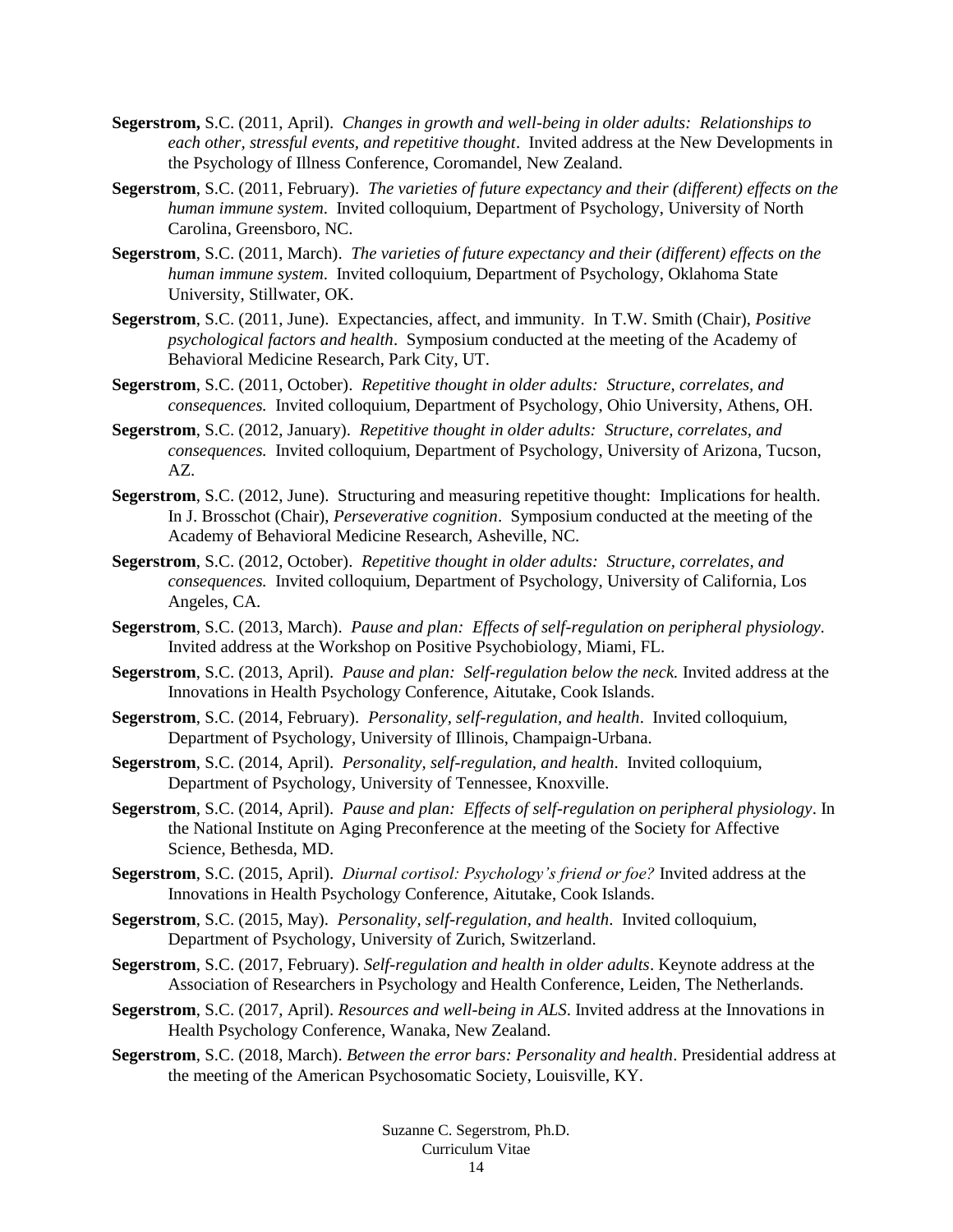- **Segerstrom**, S.C. (2018, October). *Between the error bars: Personality and health*. Invited colloquium, Institute of Psychiatry, Psychology, & Neuroscience, Kings College, London, England.
- **Segerstrom**, S.C. (2019, February). *Personality and health: Exploiting change and variability*. Invited address at the meeting of the Social Personality and Health Network (Society for Personality and Social Psychology preconference), Portland, OR.
- **Segerstrom**, S.C. (2019, March). *Contemporary perspectives on stress and the next generation of stress measurement* (A.A. Prather, chair). Invited symposium at the meeting of the American Psychosomatic Society, Vancouver, BC, Canada.
- **Segerstrom**, S.C. (2019, April). *You call it pain interference, I call it self-care*. Invited address at the Innovations in Health Psychology Conference, Otenangi, New Zealand.
- **Segerstrom**, S.C. (2019, April). *Well-being, immunosenescence, and the brain*. Invited colloquium, Harvard T.H. Chan School of Public Health, Cambridge, MA.

#### **PRESENTATIONS**

- **Segerstrom**, S.C. (1991, April). *Expectations for dementia and depression in old age*. Poster presented at the meeting of the Western Psychological Association, San Francisco, CA.
- Schoeneman, T.J., **Segerstrom**, S.C., Griffin, P., & Gresham, D. (1991, June). *The psychiatric nosology of everyday life: Categories in implicit abnormal psychology*. Poster presented at the meeting of the American Psychological Society, Washington, DC.
- **Segerstrom**, S.C., McCarthy, W.J., Gross, T.M., Caskey, N.H., Rosenblatt, M.R., Carpenter, C., & Jarvik, M.E. (1993, July). *Effects of race and cigarette preference on perceptions of cigarette smokers*. Poster presented at the meeting of the American Psychological Society, Chicago, IL.
- **Segerstrom**, S.C., Taylor, S.E., Kemeny, M.E., & Reed, G.M. (1993, November). *Causal attributions predict health behavior in HIV seropositive gay and bisexual men*. Poster presented at the UCLA AIDS Institute Symposium, Los Angeles, CA.
- Solomon, G.F., **Segerstrom**, S.C., Grohr, P., Kemeny, M.E., & Fahey, J.L. (1994, November). *Shaking up immunity: Psychological and immunologic changes following a natural disaster*. Poster presented at the meeting of the Psychoneuroimmunology Research Society, Key Biscayne, FL.
- **Segerstrom**, S.C., Taylor, S.E., Kemeny, M.E., & Fahey, J.L. (1996, April). *Optimism and coping affect stressor-related immune change*. Poster presented at the meeting of the Psychoneuroimmunology Research Society, Santa Monica, CA.
- **Segerstrom**, S.C., Taylor, S.E., Kemeny, M.E., & Fahey, J.L. (1996, August). *Optimism and coping with stress: Psychological and immune effects*. Poster presented at the meeting of the American Psychological Association, Toronto, Ontario, Canada.
- **Segerstrom**, S.C. (1999, March). *Worry affects the immune response to acute and chronic stressors*. Poster presented at the meeting of the American Psychosomatic Society, Vancouver, British Columbia, Canada. (Abstract in *Psychosomatic Medicine, 61*, 123.)
- **Segerstrom**, S.C. (1999, April). *A chronic stressor results in decreasing DTH responses over time concomitant with changes in expectancies and mood*. Poster presented at the meeting of the Psychoneuroimmunology Research Society, Galveston, TX. (Abstract in *Neuroimmunomodulation, 6*, 248.)
- **Segerstrom**, S.C. (1999, April). *Fear, anxiety, and worry: Autonomic and immune effects*. Paper presented at the meeting of the Psychoneuroimmunology Research Society, Galveston, TX. (Abstract in *Neuroimmunomodulation, 6*, 247.)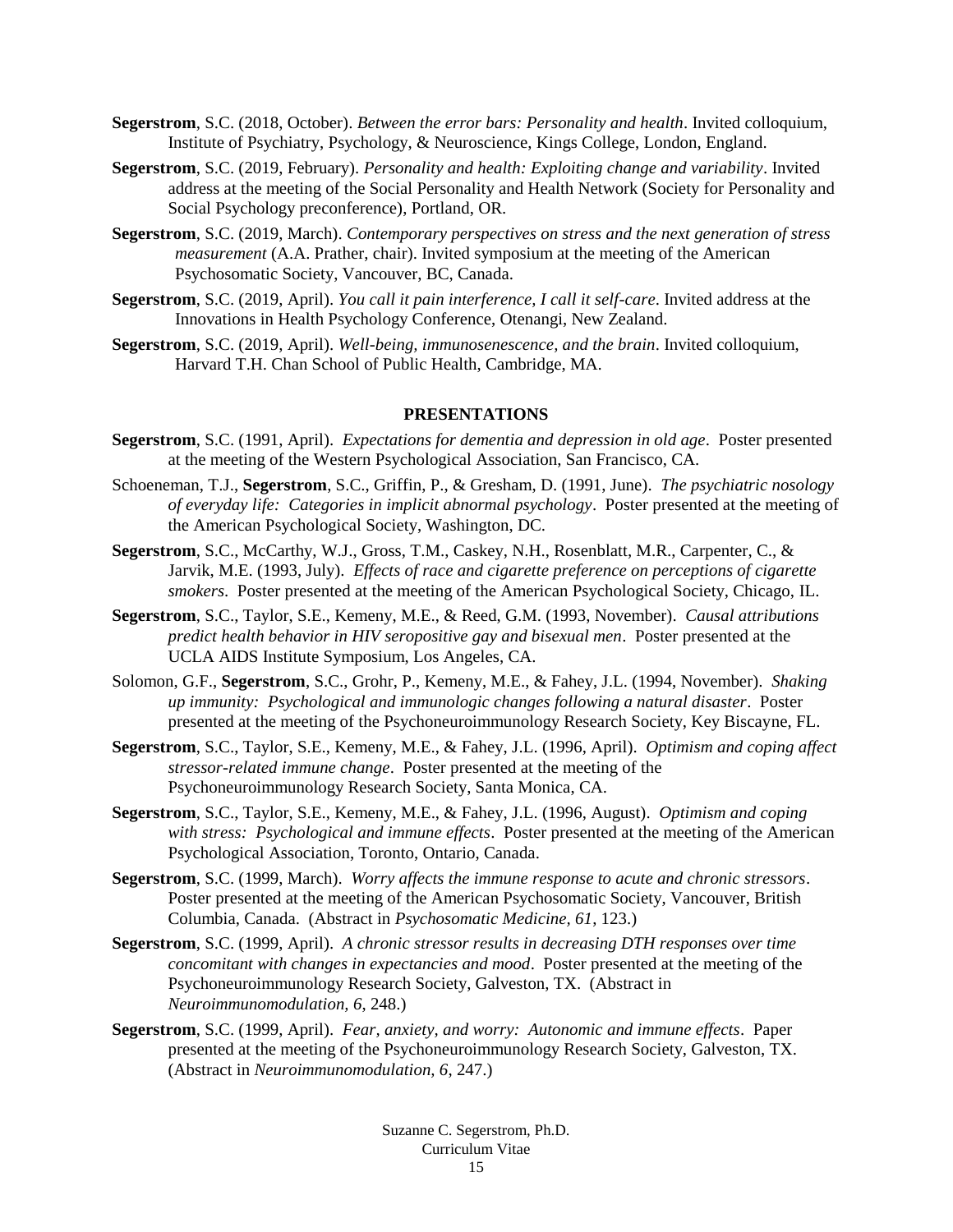- Freeman, W.S., Taylor, S., & **Segerstrom**, S. (1999, November). *Cognitive-behavioral formulation and intervention for an unusual phobia of dogs barking*. Poster presented at the meeting of the Association for the Advancement of Behavior Therapy, Toronto, Ontario, Canada.
- **Segerstrom**, S.C. (2000, March). *Optimism and immune function: Who, when and how*. Poster presented at the meeting of the American Psychosomatic Society, Savannah, GA. (Abstract in *Psychosomatic Medicine, 62*, 122.)
- **Segerstrom**, S.C. (2001, February). *Stress and the immune system: Effects of optimism and social network disruption*. Poster presented at the meeting of the Society for Personality and Social Psychology, San Antonio, TX.
- **Segerstrom**, S.C., Castaneda, J.O, & Spencer, T.E. (2001, March). *Stress and cellular immunity: Evidence for an individual differences approach*. Paper presented at the meeting of the Society for Behavioral Medicine, Seattle, WA. (Abstract in *Annals of Behavioral Medicine, 23*, S122.)
- **Segerstrom**, S.C., Castaneda, J.O, & Spencer, T.E. (2001, May). *The person and the situation: Interactive effects on cellular immunity*. Poster presented at the meeting of the Psychoneuroimmunology Research Society, Utrecht, The Netherlands. (Abstract in *Brain, Behavior, and Immunity, 15*, 182.)
- **Segerstrom**, S.C., & Miller G.E. (2002, May). *Stress and immunity: Historical trends and metaanalytic results*. Poster presented at the meeting of the Psychoneuroimmunology Research Society, Madison, WI.
- Castaneda, J.O., & **Segerstrom**, S.C. (2002, November). *Effect of stimulus type and worry on physiological response to fear*. Poster presented at the meeting of the Association for the Advancement of the Behavior Therapy, Reno, NV.
- **Segerstrom**, S.C. (2002, November). *Repetitive thought: A dimensional approach to differentiating worry and rumination*. Paper presented at the meeting of the Association for the Advancement of Behavior Therapy, Reno, NV.
- Solberg Nes, L., & **Segerstrom**, S.C. (2003, March). *Persistence, performance, and physiology: The effects of optimism and public self-consciousness during short-term exposure to a stressor*. Poster presented at the meeting of the Society of Behavioral Medicine, Salt Lake City, UT. (Abstract in *Annals of Behavioral Medicine, 25*, S154.)
- Averill, A., & **Segerstrom**, S.C. (2003, October). *From darkness, light: Depression and growth in Alzheimer's caregivers*. Poster presented at the Second International Positive Psychology Summit, Washington, DC.
- Solberg Nes, L., **Segerstrom**, S.C., & Sephton, S.E. (2003, October). *Optimism and task engagement*. Poster presented at the Second International Positive Psychology Summit, Washington, DC.
- **Segerstrom**, S.C. (2004, March). *Optimism, social networks, and immunity: Understanding contrary effects*. Poster presented at the meeting of the American Psychosomatic Society, Orlando, FL. (Abstract in *Psychosomatic Medicine, 66(1),* S-A-35.)
- Solberg Nes, L., & **Segerstrom**, S.C. (2004, October). *Dispositional optimism and coping: A metaanalytic review*. Poster presented at the Third International Positive Psychology Summit, Washington, DC.
- Solberg Nes, L., & **Segerstrom**, S.C. (2005, January). *Optimism and college freshmen: Well-being, engagement, and performance*. Poster presented at the meeting of the Society for Personality and Social Psychology, New Orleans, LA.
- **Segerstrom**, S.C., & Sephton, S.E. (2005, March). *Spousal illness and negative repetitive thought predict morning hypocortisolemia in older adults.* Poster presented at the meeting of the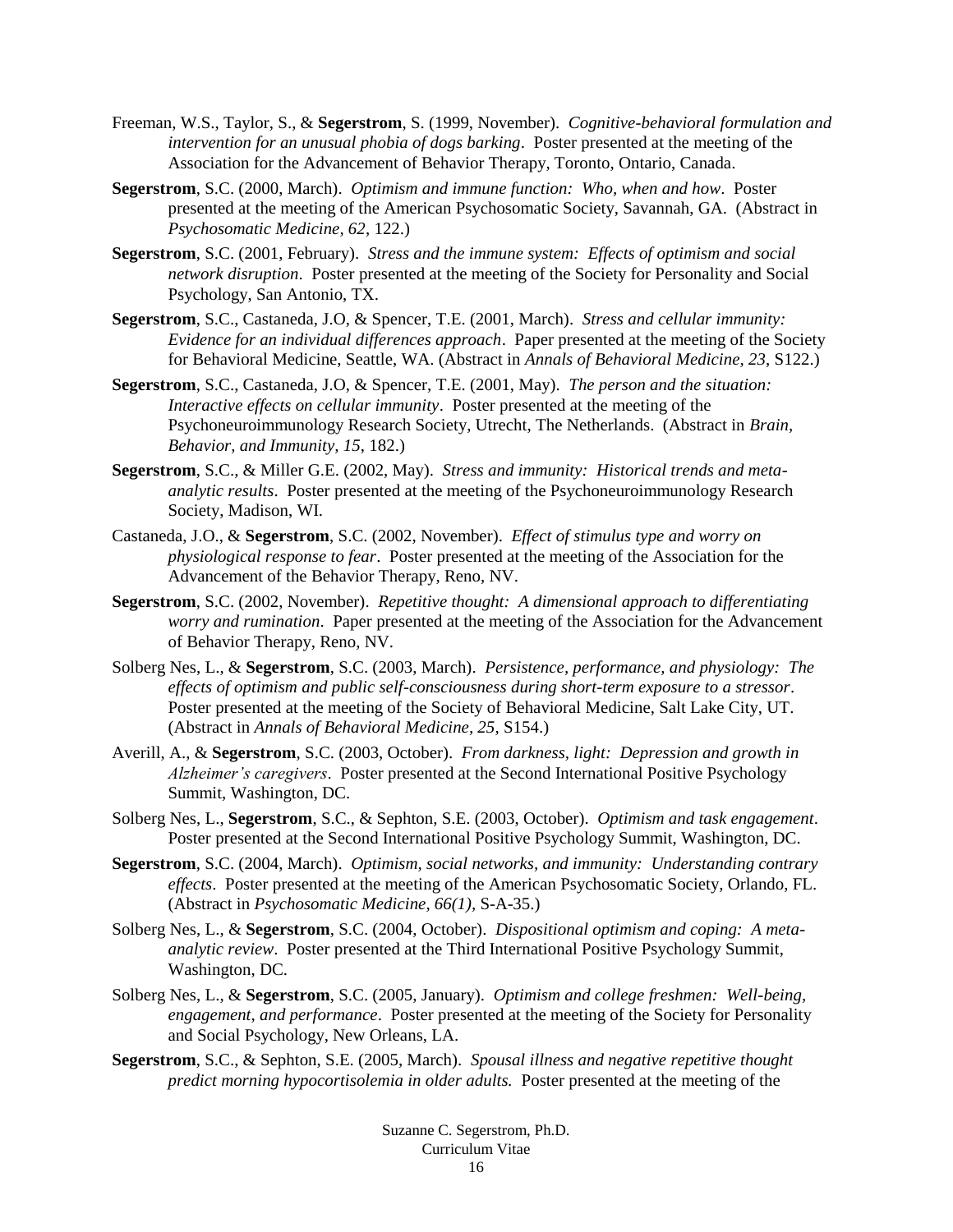American Psychosomatic Society, Vancouver, BC, Canada. (Abstract in *Psychosomatic Medicine, 67(1),* S-A-111.)

- **Segerstrom,** S.C. (2005, June). The future's so bright: Benefits and costs of optimistic beliefs for cellular immune responses. In S.C. Segerstrom & C.L. Coe (Chairs), *The person in psychoneuroimmunology*. Symposium conducted at the meeting of the Psychoneuroimmunology Research Society, Denver, CO.
- Lykins, E.L.B., **Segerstrom**, S.C., Averill, A.J., & Kemeny, M.E. (2006, January). *Managing terror by changing goal values: The Northridge earthquake and the 9/11 attacks*. Poster presented at the meeting of the Society for Personality and Social Psychology, Palm Springs, CA.
- Roach, A.R., Salt, C.E., & **Segerstrom**, S.C. (2006, January). *Examining traits in repetitive thought dimensions*. Poster presented at the meeting of the Society for Personality and Social Psychology, Palm Springs, CA.
- Solberg Nes, L., **Segerstrom**, S.C., Mickelwaite, T.E., Snedeker, J.L., & Miller, F.C. (2006, January). *Optimism and coping in early pregnancy*. Poster presented at the meeting of the Society for Personality and Social Psychology, Palm Springs, CA.
- **Segerstrom**, S.C. (2006, March). Finding benefits and health: One puzzle and three theories. In A.L. Stanton (Chair), *Finding benefits in adversity: Psychological and physiological processes*. Symposium conducted at the meeting of the American Psychosomatic Society, Denver, CO.
- Solberg Nes, L., **Segerstrom** S. C., Mickelwaite, T. E., Snedeker, J. L., Miller, F. C. (2006, March). *Effects of early pregnancy optimism and coping on anxiety and birth outcomes.* Poster presented at the  $27<sup>th</sup>$  Annual Meeting & Scientific Sessions for the Society of Behavioral Medicine, San Francisco, CA. (Abstract in *Annals of Behavioral Medicine, 31*, S178.)
- **Segerstrom**, S.C., & Fahey, J.L. (2006, June). *Immune activation predicts depressive symptoms at 10 year follow-up*. Poster presented at the meeting of the Psychoneuroimmunology Research Society, Miami, FL. (Abstract in *Brain, Behavior, and Immunity, 20(3).*)
- Roach, A.R., **Segerstrom**, S.C., Averill, A., & Kasarskis, E.J. (2007, March). *Quality of life in amyotrophic lateral sclerosis (ALS)*. Poster presented at the meeting of the Society for Behavioral Medicine, Washington, DC. (**Meritorious Student Award**; abstract in *Annals of Behavioral Medicine, 33*, S062).
- Salsman, J., **Segerstrom**, S., Brechting, E., Carlson, C., & Andykowski, M. (2007, March). *Posttraumatic growth and PTSD symptomatology among colorectal cancer survivors: The impact of cognitive processing*. Poster presented at the meeting of the Society for Behavioral Medicine, Washington, DC. (Abstract in *Annals of Behavioral Medicine, 33*, S037.)
- **Segerstrom,** S.C. (2007, March). *Changes in optimism, resources, and health over 10 years*. Poster presented at the meeting of the Society for Behavioral Medicine, Washington, DC. (Abstract in *Annals of Behavioral Medicine, 33*, S157).
- Roach, A.R., & **Segerstrom**, S.C. (2007, June). *Neuroendocrine and immune effects of repetitive thought.* Poster presented at the meeting of the Psychoneuroimmunology Research Society, Arcachon, France. (Abstract in *Brain, Behavior, and Immunity, 21,* e34.)
- **Segerstrom,** S.C. (2007, June). *How optimistic expectations improve immunity: The role of positive affect*. Paper presented at the meeting of the Psychoneuroimmunology Research Society, Arcachon, France. (Abstract in *Brain, Behavior, and Immunity, 21,* e36.)
- **Segerstrom,** S.C., & Laudenslager, M.L. (2007, June). *When is enough, enough? Generalizability of immune measures over time*. Poster presented at the meeting of the Psychoneuroimmunology Research Society, Arcachon, France. (Abstract in *Brain, Behavior, and Immunity, 21,* e36).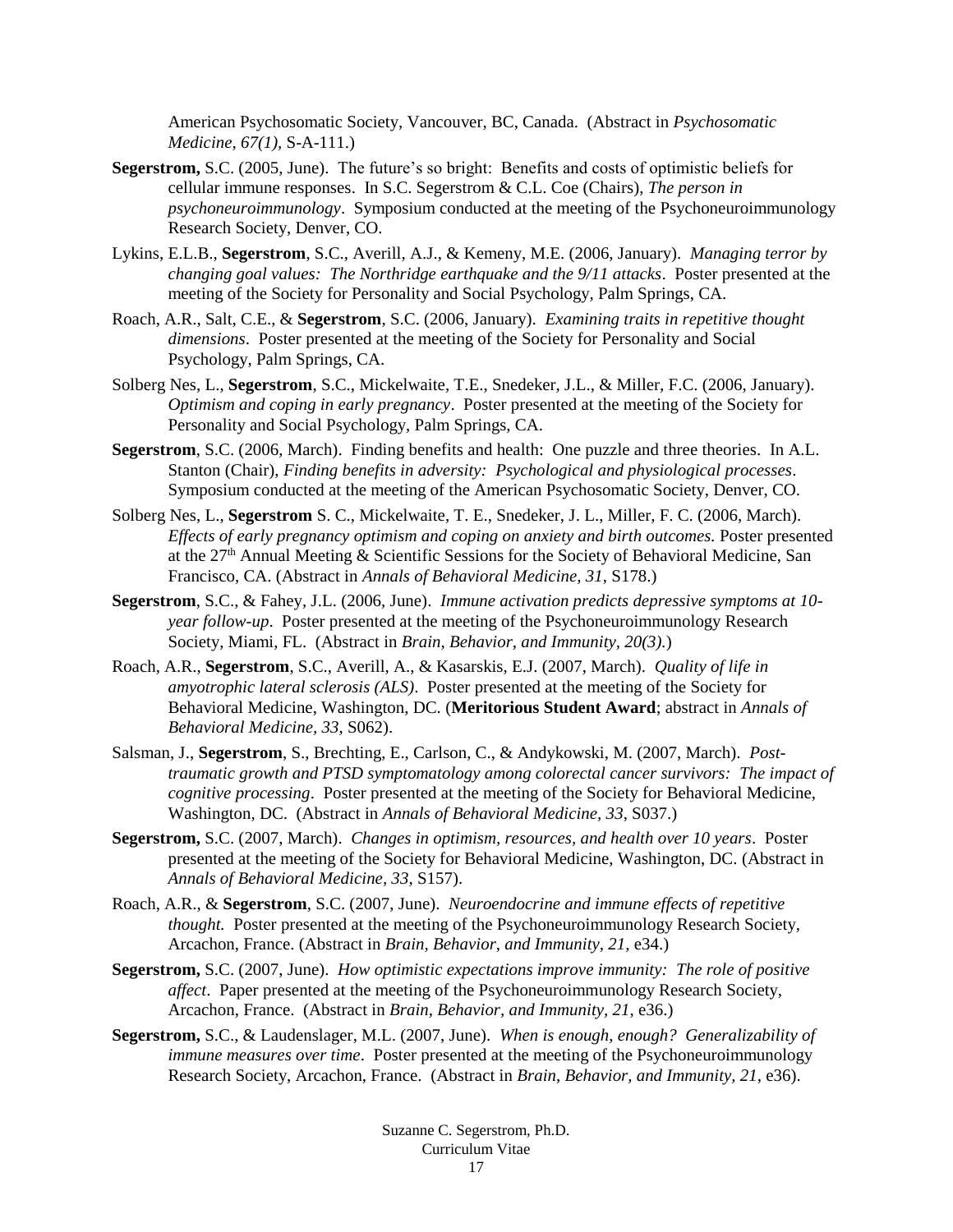- Solberg Nes, L., **Segerstrom**, S.C., & Sephton, S.E. (2007, June). *Salivary cortisol levels and personality traits in Alzheimer's caregivers*. Poster presented at the meeting of the Psychoneuroimmunology Research Society, Arcachon, France. (Abstract in *Brain, Behavior, and Immunity, 21,* e28.)
- McQueary, S., & **Segerstrom**, S. (2008, February). *I'm not that bad: Situational optimism's influence on social comparisons.* Poster presented at the meeting of the Society for Personality and Social Psychology, Albequerque, NM.
- **Segerstrom**, S.C. (2008, February). Cardiac and immune substrates of self-regulation. In C.N. Dewall & M.T. Gailliot (Chairs), *Mind and body (without scanning the brain): Basic physiological processes facilitate understanding of complex social phenomena*. Symposium conducted at the meeting of the Society for Personality and Social Psychology, Albuquerque, NM.
- **Segerstrom**, S.C., & Sephton, S.E. (2008, March). *Variability in diurnal cortisol slope: Extent, source, and predictors*. Paper presented at the meeting of the American Psychosomatic Society, Baltimore, MD.
- Evans, D.R., & **Segerstrom**, S.C. (2008, March). *Positive and negative repetitive thought predict global perceived health in older adults*. Poster presented at the meeting of the Society for Behavioral Medicine, San Diego, CA.
- Solberg Nes, L., **Segerstrom**, S.C., de Leeuw, R., & Carlson, C.R. (2008, March). *Self-regulatory fatigue in chronic pain patients: A new index*. Poster presented at the meeting of the Society for Behavioral Medicine, San Diego, CA.
- **Segerstrom**, S.C., Schipper, L.J. & Greenberg, R.N. (2008, May). Caregiving, repetitive thought, and serum IL-6 in older adults. In S. Cavigelli & J. Capitanio (Chairs), *Individual responses to the environment: Immune and health correlates*. Symposium conducted at the meeting of the Psychoneuroimmunology Research Society, Madison, WI. (Abstract in *Brain, Behavior, and Immunity, 22.)*
- Evans, D.R., **Segerstrom**, S.C., & Baer, R.A. (2009, February). *The effects of mindfulness and selfconsciousness on persistence at a difficult task*. Poster presented at the meeting of the Society for Personality and Social Psychology, Tampa, FL.
- Flynn, S.M., Schipper, L.J., Roach, A.R., & **Segerstrom**, S.C. (2009, February). *Gender differences in delayed-type hypersensitivity response: Effects of stress and coping in first-year law students*. Poster presented at the meeting of the Society for Personality and Social Psychology, Tampa, FL.
- Roach, A.R., Salt, C.E., & **Segerstrom**, S.C. (2009, February). *Generalizability of repetitive thought: Examining stability in thought content and process*. Poster presented at the meeting of the Society for Personality and Social Psychology, Tampa, FL.
- Salsman, J., Brechting, E., **Segerstrom**, S., Carlson, C., & Andrykowski, M.A. (2009, February). *Emotional approach coping as a predictor of post-traumatic growth among colorectal cancer survivors*. Paper presented at the meeting of the American Psychosocial Oncology Society, Charlotte, NC. (Abstract in *Psycho-Oncology*, 18 (Suppl.), S7-S8.)
- **Segerstrom,** S.C. (2009, February). Situational and dispositional expectancies and immunity: Beyond "little" and "big" optimism. In A.L. Geers & L.A. Neff (Chairs), *When is it adaptive to expect the best? The unique and interactive effects of different forms of optimism on well-being.*  Symposium conducted at the meeting of the Society for Personality and Social Psychology, Tampa, FL.
- Solberg Nes, L., **Segerstrom**, S.C., de Leeuw, R., Schmidt, J.E., & Carlson, C.R. (2009, February). *Selfregulatory fatigue and chronic pain: From scale development to improving self-regulatory*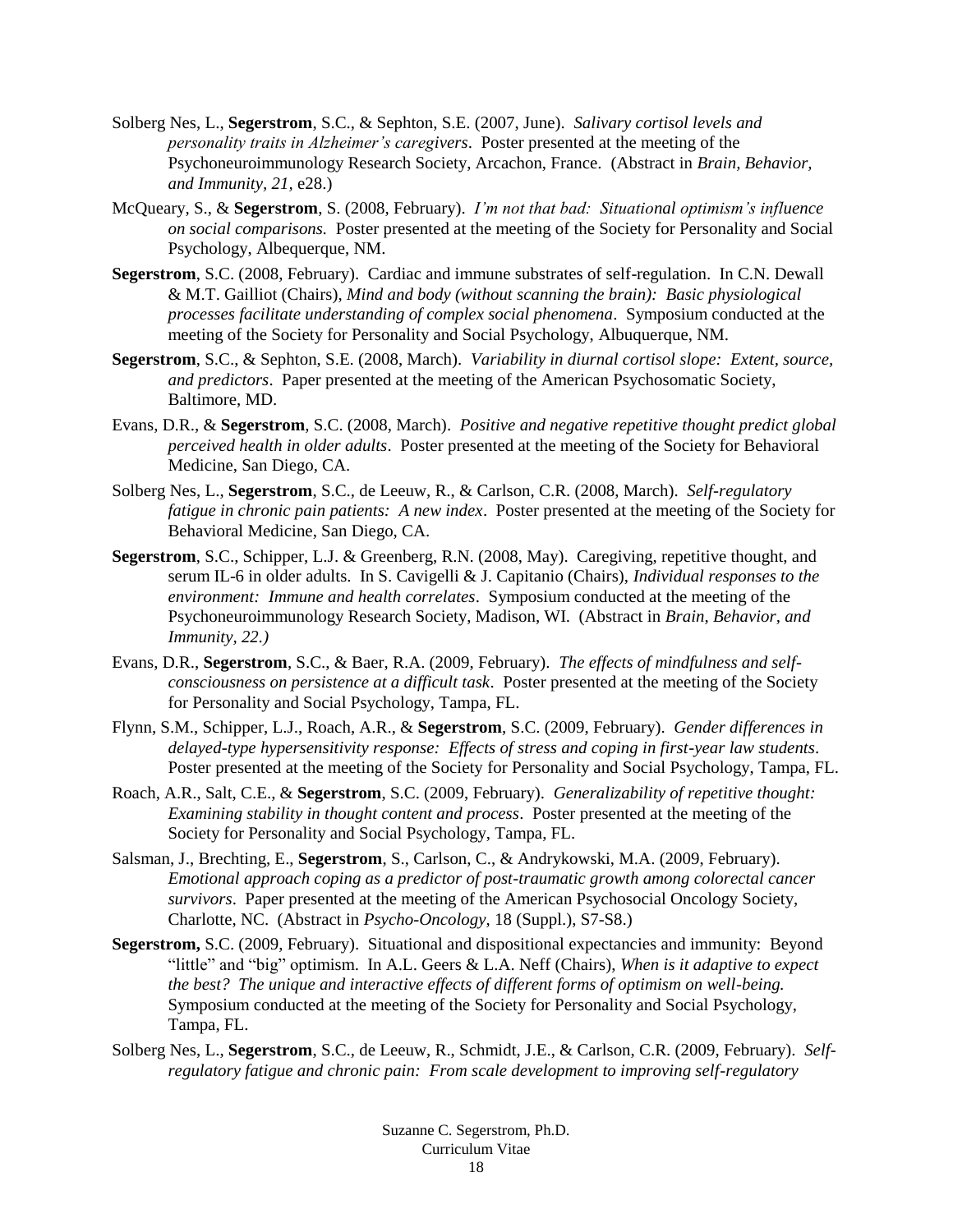*strength*. Poster presented at the meeting of the Society for Personality and Social Psychology, Tampa, FL.

- Roach, A.R., Averill, A.J., **Segerstrom**, S.C., & Kasarskis, E.J. (2009, March). *Physical function and quality of life in amyotrophic lateral sclerosis*. **Citation poster** presented at the meeting of the American Psychosomatic Society, Chicago, IL.
- **Segerstrom,** S.C. (2009, May). Self-regulatory fatigue, stress, and the heart. In R.A. Wright (Chair), *Motivation and cardiovascular response: Fundamental processes and implications for health.*  Symposium conducted at the meeting of the Association for Psychological Science, San Francisco, CA.
- Eisenlohr-Moul, T.A., Evans, D.R., Button, D.F., Baer, R.A., & **Segerstrom**, S.C. (2010, January). *Mindfulness strategies decrease high pain tolerance associated with high heart rate variability*. Poster presented at the Society for Personality and Social Psychology, Las Vegas, NV.
- Evans, D.R., & **Segerstrom**, S.C. (2010, January). *Mindfulness, repetitive thought, and self-regulation*. Poster presented at the Society for Personality and Social Psychology, Las Vegas, NV.
- Hardy, J.J., Crofford, L., & **Segerstrom**, S.C. (2010, January). *Individual differences in the relationships of goal conflict, emotional distress, and pain.* Poster presented at the Society for Personality and Social Psychology, Las Vegas, NV.
- Solberg Nes, L., Carlson, C.R., Crofford, L.J., de Leeuw, R., & **Segerstrom**, S.C. (2010, January). *Individual differences and self-regulatory fatigue: The case of optimism and conscientiousness.*  Poster presented at the Society for Personality and Social Psychology, Las Vegas, NV.
- Hardy, J.J., Crofford, L., & **Segerstrom**, S.C. (2010, March). *Emotional distress, pain, and goal conflict in women with fibromyalgia.* Poster presented at the meeting of the American Psychosomatic Society, Portland, OR. (Abstract in *Psychosomatic Medicine, 72*(3)).
- **Segerstrom**, S.C. (2010, March). *Dynamics of self-reported health in older adulthood: The role of positive and negative affect*. Paper presented at the meeting of the American Psychosomatic Society, Portland, OR. (Abstract in *Psychosomatic Medicine, 72*(3).)
- Solberg Nes, L., Roach, A. R., Carlson, C. R., Crofford, L. J., Ehlers, S. L., & **Segerstrom**, S. C. (2010, April). Self-regulation, executive functions, and chronic pain*.* In *Social Neuroscience in Health Behavior and Health Communication*. Symposium conducted at the Society for Behavioral Medicine, Annual Conference in Seattle, WA, April 7 – 10, 2010. (Abstract in *Annals of Behavioral Medicine, 05C,* 2020, S45).
- Solberg Nes, L., Carlson, C. R., Crofford, L. J., de Leeuw, R., & **Segerstrom**, S. C. (2010, August). *Selfregulatory deficits in fibromyalgia and temporomandibular disorders.* Paper presented at the meeting of the International Congress of Behavioral Medicine, Washington, DC. (Abstract in *International Journal of Behavioral Medicine, 17 S1,* OS04-A, S89.)
- Averill, A.J., Kasarskis, E.J., & **Segerstrom**, S.C. (2011, March). *Expressive writing and psychological well-being in amyotrophic lateral sclerosis (ALS)*. Poster presented at the meeting of the American Psychosomatic Society, San Antonio, TX. (Abstract in *Psychosomatic Medicine, 73(3)*, A83).
- Eisenlohr-Moul, T.A., Fillmore, M., & **Segerstrom**, S.C. (2011, March). *Self-regulation and liver function: expanding an ecological mode*l. Poster presented at the meeting of the American Psychosomatic Society, San Antonio, TX. (Abstract in *Psychosomatic Medicine, 73(3)*, A31).
- Evans, D.R., & **Segerstrom**, S.C. (2011, March). *When is physical activity most protective of executive function in older adults?* Poster presented at the meeting of the American Psychosomatic Society, San Antonio, TX. (Abstract in *Psychosomatic Medicine, 73(3)*, A31).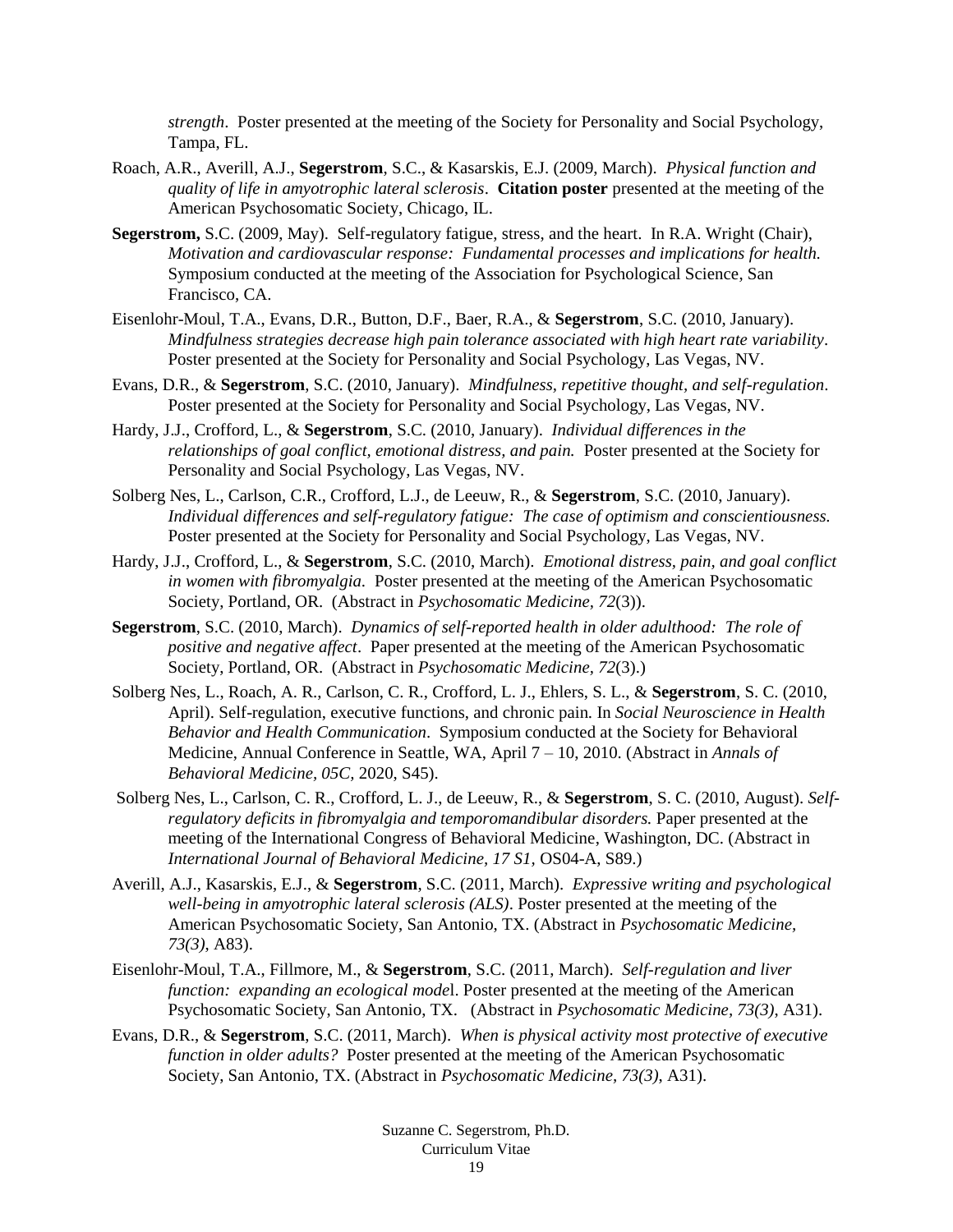- Hardy, J.K., Sephton, S.E., & **Segerstrom**, S.C. (2011, March). *Repetitive thought flexibility flattens cortisol slope in older adults.* Poster presented at the meeting of the American Psychosomatic Society, San Antonio, TX. (Abstract in *Psychosomatic Medicine, 73(3)*, A59).
- Eisenlohr-Moul, T.A., & **Segerstrom**, S.C. (2011, June). *Relationships, autonomy, and IL-6 in older adults.* Poster presented at the meeting of the Psychoneuroimmunology Research Society, Chicago, IL. (Abstract in *Brain, Behavior, and Immunity, 25(S2)*, S228.)
- **Segerstrom**, S.C., & Lutz, C.T. (2011, June). *Aging, resources, and NK senescence.* Paper presented at the meeting of the Psychoneuroimmunology Research Society, Chicago, IL. (Abstract in *Brain, Behavior, and Immunity, 25(S2)*, S198.)
- Hardy, J.K., Evans, D.R., & **Segerstrom**, S.C. (2011, December). *Physical activity and distress: Effects on antibody response, executive function, and cognitive fatigue.* Paper presented at the Brain, Behavior, and Immunity meeting, Chicago, IL.
- Hardy, J.K., Crofford, L., & **Segerstrom**, S.C. (2012, March). *Distress and sleep quality moderate the effect of exercise on cognitive fatigue and pain in women with fibromyalgia.* Poster presented at the meeting of the American Psychosomatic Society, Athens, Greece. (Abstract in *Psychosomatic Medicine, 74(3)*, A79.)
- Eisenlohr-Moul, T.A., & **Segerstrom**, S.C. (2012, December). *Autonomy, positive relationships, and IL-6: Evidence for gender-specific effects.* Paper presented at the Brain, Behavior, and Immunity meeting, Chicago, IL.
- **Segerstrom**, S.C. (2013, January). Pause and plan: Effects of self-regulation on peripheral physiology. In K. Vohs (Chair), *Self-control does a body good? Evidence from the brain, heart, liver, and behavior.* Symposium conducted at the meeting of the Society for Personality and Social Psychology, New Orleans, LA.
- Boggero, I.A., Eisenlohr-Moul, T.A., & **Segerstrom**, S.C. (2013, June). *The influence of pain, executive function, and inflammation in predicting chronic disease score in older adults.* Poster presented at the meeting of the Psychoneuroimmunology Research Society, Stockholm, Sweden. (Abstract in *Brain, Behavior, and Immunity, 32(S)*, E4.)
- Boggero, I.A., Wolff, M.N., & **Segerstrom**, S.C. (2013, June). *Trait self-regulation and emotion regulation uniquely predict levels of pain catastrophizing*. Poster presented at the meeting of the Association for Research in Personality, Charlotte, NC.
- **Segerstrom**, S.C., & Miller, G.E. (2013, June). *Applying the p curve to PNI: Are effects of stress on immunity real or incidental?* Paper presented at the meeting of the Psychoneuroimmunology Research Society, Stockholm, Sweden. (Abstract in *Brain, Behavior, and Immunity, 32(S),* E5.)
- **Segerstrom**, S.C. (2013, November). *Aging, affect, and self-rated health: A multilevel, multivariable, longitudinal investigation.* Paper presented at the meeting of the Gerontological Society of America, New Orleans, LA.
- Combs, H.L., Garcia, N.E., & **Segerstrom**, S.C. (2014, February).*Age and IQ moderate practice effects of verbal memory ability in older adults.* Poster presented at the meeting of the International Neuropsychological Society, Seattle, WA.
- Garcia, N.E., Combs, H.L., & **Segerstrom**, S.C. (2014, February). *Practice effects and longitudinal change in processing speed and executive functioning among older adults.* Poster presented at the meeting of the International Neuropsychological Society, Seattle, WA.
- **Segerstrom**, S.C., Geiger, P., Boggero, I.A., & Sephton, S.E. (2014, February). *Persistent but not phasic cortisol elevations correlate with poorer verbal memory in older adults.* Poster presented at the meeting of the International Neuropsychological Society, Seattle, WA.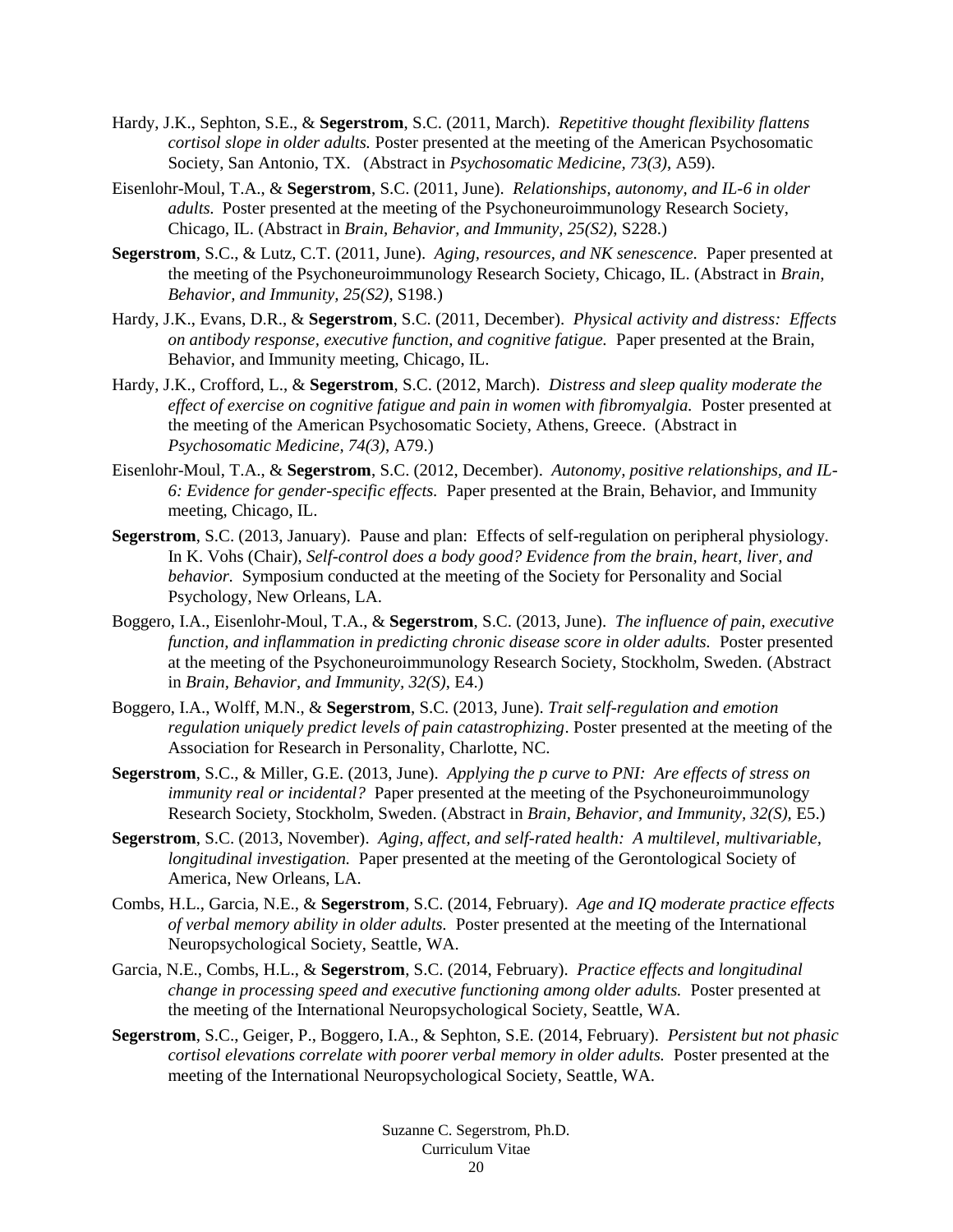- Boehm, J.K., Winning, A., **Segerstrom**, S, & Kubzansky, L.D. (2014, March). Variability adds to life satisfaction's association with premature mortality in older adults. In *New directions in positive psychobiology: Measurement, mechanisms, and interventions*. Symposium conducted at the meeting of the American Psychosomatic Society, San Francisco, CA.
- Boggero, I.A., & **Segerstrom**, S.C. (2014, March). *Pain catastrophizing as a measure of emotion regulation: Evidence from a pressure pain threshold study*. Poster presented at the meeting of the American Psychosomatic Society, San Francisco, CA.
- Garcia, N.E., & **Segerstrom**, S.C. (2014, March). *Five-factor personality dimensions correlate with different cognitive abilities among older adults*. Poster presented at the meeting of the American Psychosomatic Society, San Francisco, CA.
- Hardy, J., & **Segerstrom**, S.C. (2014, March). *Intra-individual variability in affect and health*. Poster presented at the meeting of the American Psychosomatic Society, San Francisco, CA.
- Morey, J.N., & **Segerstrom**, S.C. (2014, March). *Retrospective self-report measures of early life stress: Review and directions for the future*. Poster presented at the meeting of the American Psychosomatic Society, San Francisco, CA.
- **Segerstrom**, S.C., Al Attar, A., & Lutz, C.T. (2014, March). Psychosocial resources and NK senescence across the lifespan. In *Immunological aging: Causes, consequences, and biopsychosocial influences*. Symposium conducted at the meeting of the American Psychosomatic Society, San Francisco, CA.
- **Segerstrom**, S.C., & Greenberg, R.N. (2014, May). *Cytomegalovirus status and antibody response to influenza vaccination in older adults*. Poster presented at the meeting of the Psychoneuroimmunology Research Society, Philadelphia, PA.
- Geiger, P.J., Morey, J.N., & **Segerstrom**, S.C. (2014, November). *Present moment savoring remains constant over time and predicts future perceived health in a sample of older adults*. Poster presented at the annual meeting of the Association for Behavioral and Cognitive Therapies, Philadelphia, PA.
- Combs, H.L., Scott, A., Russell, M., & **Segerstrom**, S.C. (2015, February). *Higher heart rate variability predicts stronger performance on executive functioning tasks in older adults*. Poster presented at the meeting of the International Neuropsychological Society, Denver, CO.
- Boggero, I.A., Hostinar, C.E., Miller, G.E., & **Segerstrom**, S.C. (2015, March). *Lower cortisol awakening response is associated with worse psychosocial functioning: Results from a p-curve study*. Poster presented at the meeting of the American Psychosomatic Society, Savannah, GA.
- Garcia, N.E., Kasarskis, E.J., & **Segerstrom**, S.C. (2015, March). *Purpose in life in ALS patientcaregiver dyads: Effects of disease progression*. Poster presented at the meeting of the American Psychosomatic Society, Savannah, GA.
- Morey, J.N., & **Segerstrom**, S.C. (2015, March). *Predicting inflammation and well-being from marital strain and strength in a longitudinal sample of older adults*. Poster presented at the meeting of the American Psychosomatic Society, Savannah, GA.
- Scott, A., Combs, H.L., Russell, M., & **Segerstrom**, S.C. (2015, March). *Higher heart rate variability predicts stronger performance on executive functioning tasks in older adults*. Poster presented at the meeting of the American Psychosomatic Society, Savannah, GA.
- **Segerstrom**, S.C., Geiger, P.J., Boggero, I.A., & Sephton, S.E. (2015, March). *Endogenous cortisol exposure and neuropsychological functioning: A longitudinal study of short- and long-term effects.* Paper presented at the meeting of the American Psychosomatic Society, Savannah, GA.
- Lekander, M., Årnberg, F.K., & **Segerstrom**, S.C. (2015, June). *Longitudinal relationship between inflammation and poor self-rated health in elderly*. Paper presented at the meeting of the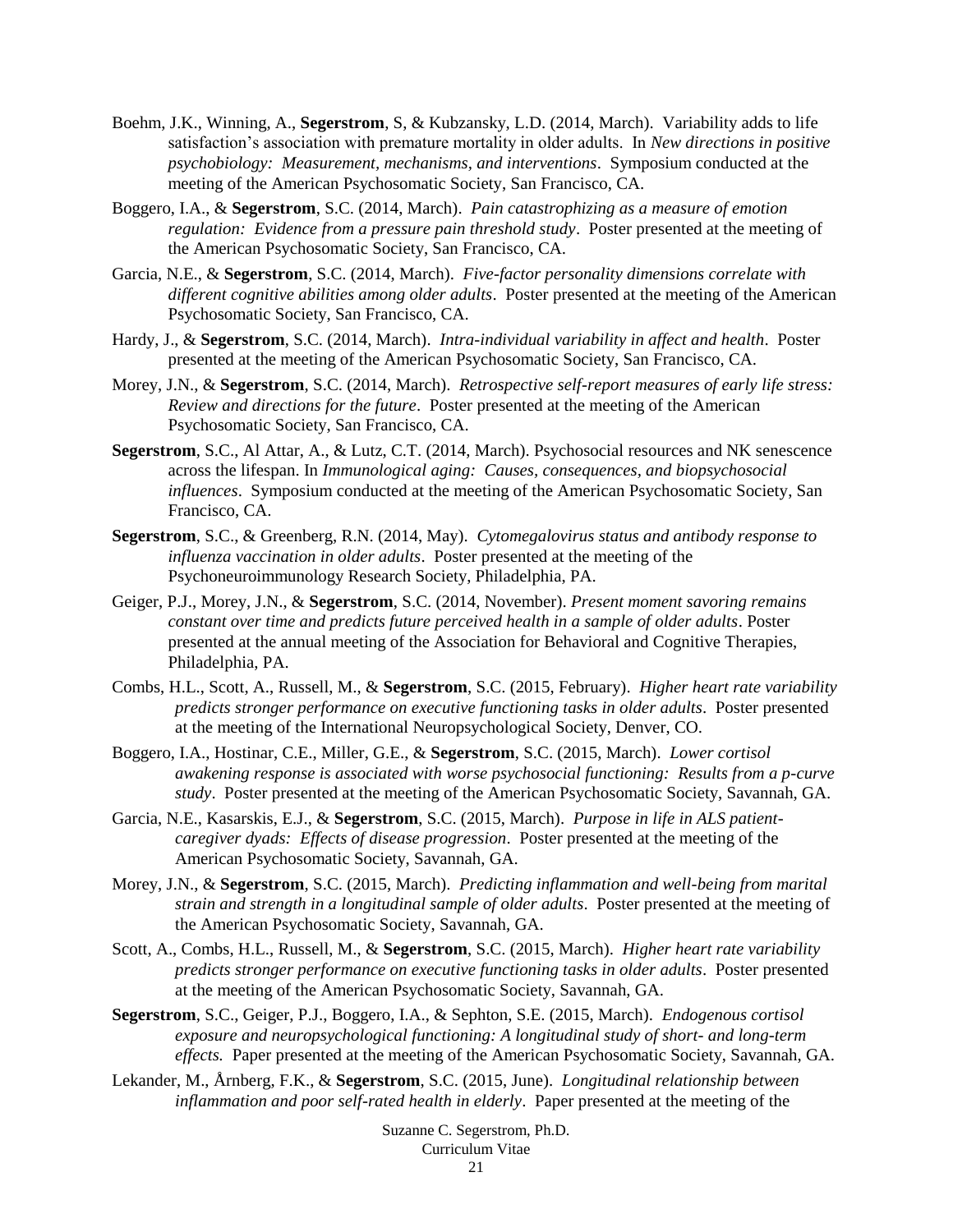Psychoneuroimmunology Research Society, Seattle, WA. (Abstract in *Brain, Behavior, and Immunity, 49(S),* E37.)

- Boggero, I., Geiger, P., **Segerstrom**, S.C., & Carlson, C. (2015, November). *Poor sleep mediates the relationship between age and pain interference in orofacial pain patients*. Poster presented at the meeting of the Gerontological Society of America, Orlando, FL.
- Geiger, P., Morey, J., & **Segerstrom**, S.C. (2015, November). *Present moment savoring remains constant over time and predicts future perceived health in a sample of older adults*. Poster presented at the meeting of the Gerontological Society of America, Orlando, FL.
- Scott, A.B., & **Segerstrom**, S.C. (2015, November). *Trajectories of lifespan socioeconomic context in older adults*. Poster presented at the meeting of the Gerontological Society of America, Orlando, FL.
- **Segerstrom**, S.C, Combs, H., Winning, A., Boehm, J., & Kubzansky, L. (2015, November). *The happy survivor: Effects of differential mortality on life satisfaction in older age*. Paper presented at the meeting of the Gerontological Society of America, Orlando, FL.
- Boggero, I.A., . . . **Segerstrom**, S.C., & Zautra, A. (2016, March). *Chronic pain is associated with loneliness and reduced social functioning*. Paper presented at the meeting of the American Psychosomatic Society, Denver, CO.
- Garcia, N.E., Roach, A.R., Kasarskis, E.J., & **Segerstrom**, S.C. (2016, March). *Survival in motor neuron disease: An analysis of executive functioning and behavior*. **Citation poster** presented at the meeting of the American Psychosomatic Society, Denver, CO.
- Reed, R.G., Combs, H.L., & **Segerstrom**, S.C. (2016, March). *A latent constellation of self-regulation and its association to chronic disease in older adults*. Poster presented at the meeting of the American Psychosomatic Society, Denver, CO.
- Scott, A.B., Morey, J.N., & **Segerstrom**, S.C. (2016, March). *Socioeconomic context throughout the lifespan and cognitive functioning in older adulthood*. **Citation poster** presented at the meeting of the American Psychosomatic Society, Denver, CO.
- **Segerstrom**, S.C., Clasey, J.L., & Crofford, L.J. (2016, March). *Assessing cardiorespiratory fitness without exercise testing? Validation of a predictive model for maximal oxygen uptake in older women.* Poster presented at the meeting of the American Psychosomatic Society, Denver, CO.
- **Segerstrom**, S.C., & Hardy, J.K. (2016, October). Exposure and reactivity to repetitive thought: Accounting for the neuroticism-distress relationship. In *Examining the mediating role of repetitive negative thinking across psychological outcomes*. Symposium conducted at the meeting of the Association of Cognitive and Behavioral Therapies, New York, NY.
- Combs, H.L., Garcia, N.E., Berry, D.T.R., & **Segerstrom**, S.C. (2017, February). *Deep brain stimulation for Parkinson's disease: An investigation of post-surgical self-regulation and executive functioning.* Poster presented at the meeting of the International Neuropsychological Society, New Orleans, LA.
- Garcia, N.E., Combs, H.L., Roach, A.R., Berry, D.T.R., & **Segerstrom**, S.C. (2017, February). *Wisconsin Card Sorting Test subscales in Parkinson's disease and amyotrophic lateral sclerosis.* Poster presented at the meeting of the International Neuropsychological Society, New Orleans, LA.
- Boggero, I.A., & **Segerstrom**, S.C. (2017, March). *Pain and the positivity effect: How acute pain influences recall, recognition, and response time toward positive images in older and younger adults*. Poster presented at the meeting of the American Psychosomatic Society, Seville, Spain.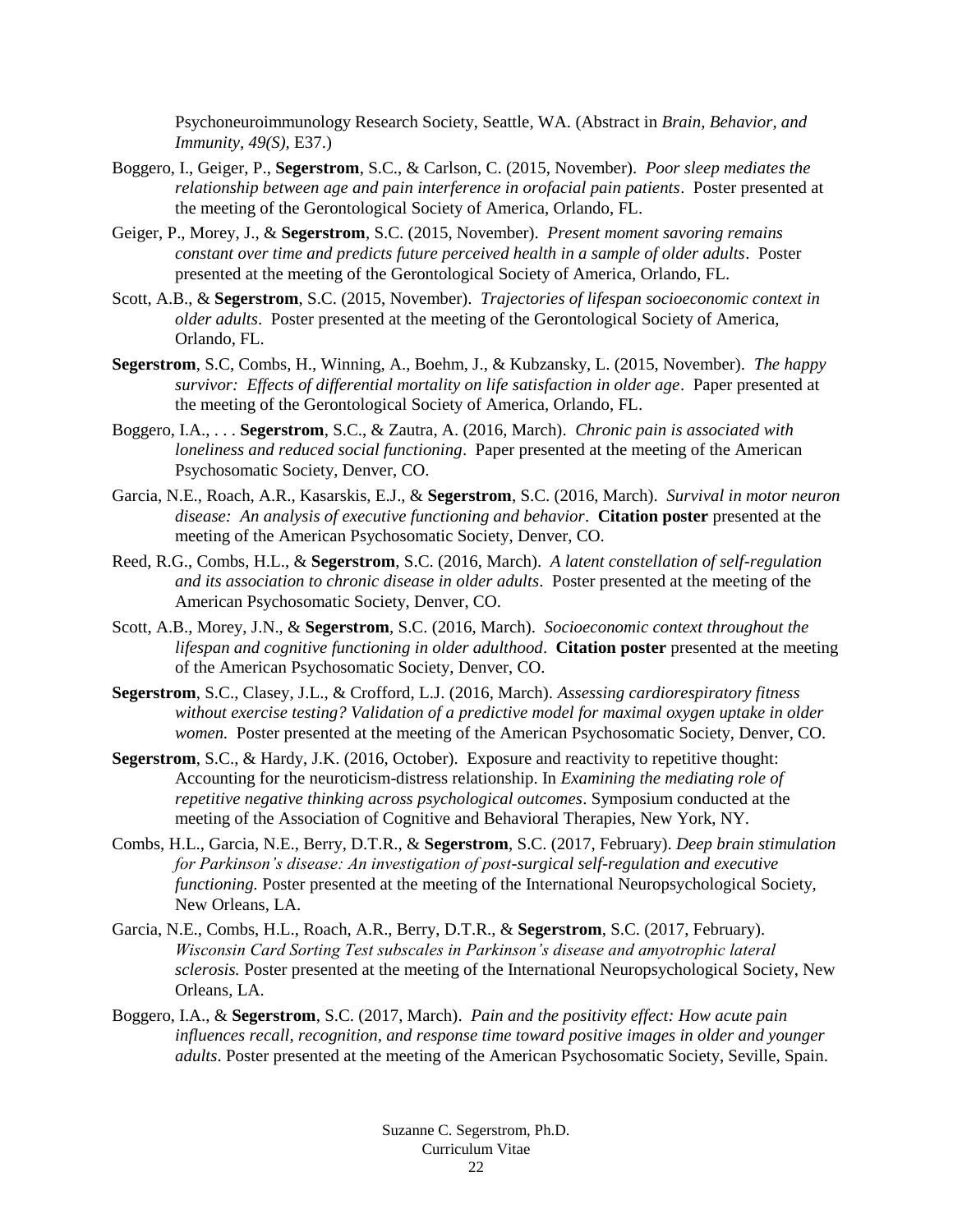- Scott, A.B., Reed, R.G., & **Segerstrom**, S.C. (2017, March). *Prospective effects of IQ on interleukin-6 among older adults*. Poster presented at the meeting of the American Psychosomatic Society, Seville, Spain.
- **Segerstrom**, S.C., Sephton, S.E., & Westgate, P.M. (2017, March). *Intraindividual variability in diurnal cortisol: Measurement approaches and recommendations*. Poster presented at the meeting of the American Psychosomatic Society, Seville, Spain.
- Zimmaro, L.A., **Segerstrom**, S.C., … & Sephton, S.E. (2017, March). *Moderating role of mindfulness on daily affect and cortisol in lung cancer patients.* Poster presented at the meeting of the American Psychosomatic Society, Seville, Spain.
- Reed, R.G., Presnell, S.R., Lutz, C.T., & **Segerstrom**, S.C. (2017, June). *Principal component analysis of immunosenescence markers in older adults: The roles of age, sex, and cytomegalovirus*. Poster presented at the meeting of the Psychoneuroimmunology Research Society, Galveston, TX.
- Reed, R.G., Presnell, S.R., Lutz, C.T., & **Segerstrom**, S.C. (2017, June). *Prospective effects of perceived stress on immunosenescence principal components in older adults*. Paper presented at the meeting of the Psychoneuroimmunology Research Society, Galveston, TX.
- **Segerstrom**, S.C., Scott, A.B., & Reed, R.G. (2017, July). *IQ, repetitive thought, and inflammation in older adults: Repetitive thinking may benefit health*. Poster presented at the meeting of the IAGG World Congress, San Francisco, CA.
- Reed, R.G., Presnell, S.R., Lutz, C.T., & Segerstrom, S.C. (2017, December). *Synergistic effect of CMV and stress on immunosenescence in a longitudinal study of older adults.* Paper presented at the Midwest Brain, Behavior & Immunity Meeting, Chicago, IL.
- **Segerstrom**, S.C., & Reed, R.G. (2017, December). *Latent infection, self-regulation, and executive function in older adults*. Paper presented at the Midwest Brain, Behavior & Immunity Meeting, Chicago, IL.
- Reed, R.G., Presnell, S.R., Lutz, C.T., & **Segerstrom**, S.C. (2018, February). *Stress, cytomegalovirus, and immunosenescence: A longitudinal study of older adults*. Paper and poster presented at the Aging, Inflammation and Immunity Meeting, Austin, TX.
- Judge, S.T., Clasey, J.L., Crofford, L.J., & **Segerstrom**, S.C. (2018, March). *Optimism and pain interference in aging women*. Poster presented at the meeting of the American Psychosomatic Society, Louisville, KY.
- Phillips, K., Siwik, C., **Segerstrom**, S., Zimmaro, L., Rebholz, W., Cash, E., Hicks, A., van der Gryp, K., & Sephton, S.E. (2018, March). *Associations between daily affect, intrusive thoughts, and cortisol levels among lung cancer patients*. Paper presented at the meeting of the American Psychosomatic Society, Louisville, KY.
- Reed, R.G., Presnell, S.R., Lutz, C.T., & **Segerstrom**, S.C. (2018, March). *The dynamics of stress, cytomegalovirus, and immunosenescence in a longitudinal study of older adults.* Paper presented at the meeting of the American Psychosomatic Society, Louisville, KY.
- Siwik, C., **Segerstrom**, S., Phillips, K., Cash, E., Rebholz, W., Zimmaro, L., Hicks, A., van der Gryp, K., & Sephton, S.E. (2018, March). *Associations of actigraphically measured daytime sedentariness and nighttime restfulness with waking and bedtime salivary cortisol levels.* Paper presented at the meeting of the American Psychosomatic Society, Louisville, KY.
- **Segerstrom**, S.C., & Reed, R.G. (2018, June). *Prospective effects of latent infection on self-regulation and executive function in older adults.* Poster presented at the meeting of the Psychoneuroimmunology Research Society, Miami, FL. (Abstract in *Brain, Behavior, and Immunity, 76(S),* E15.)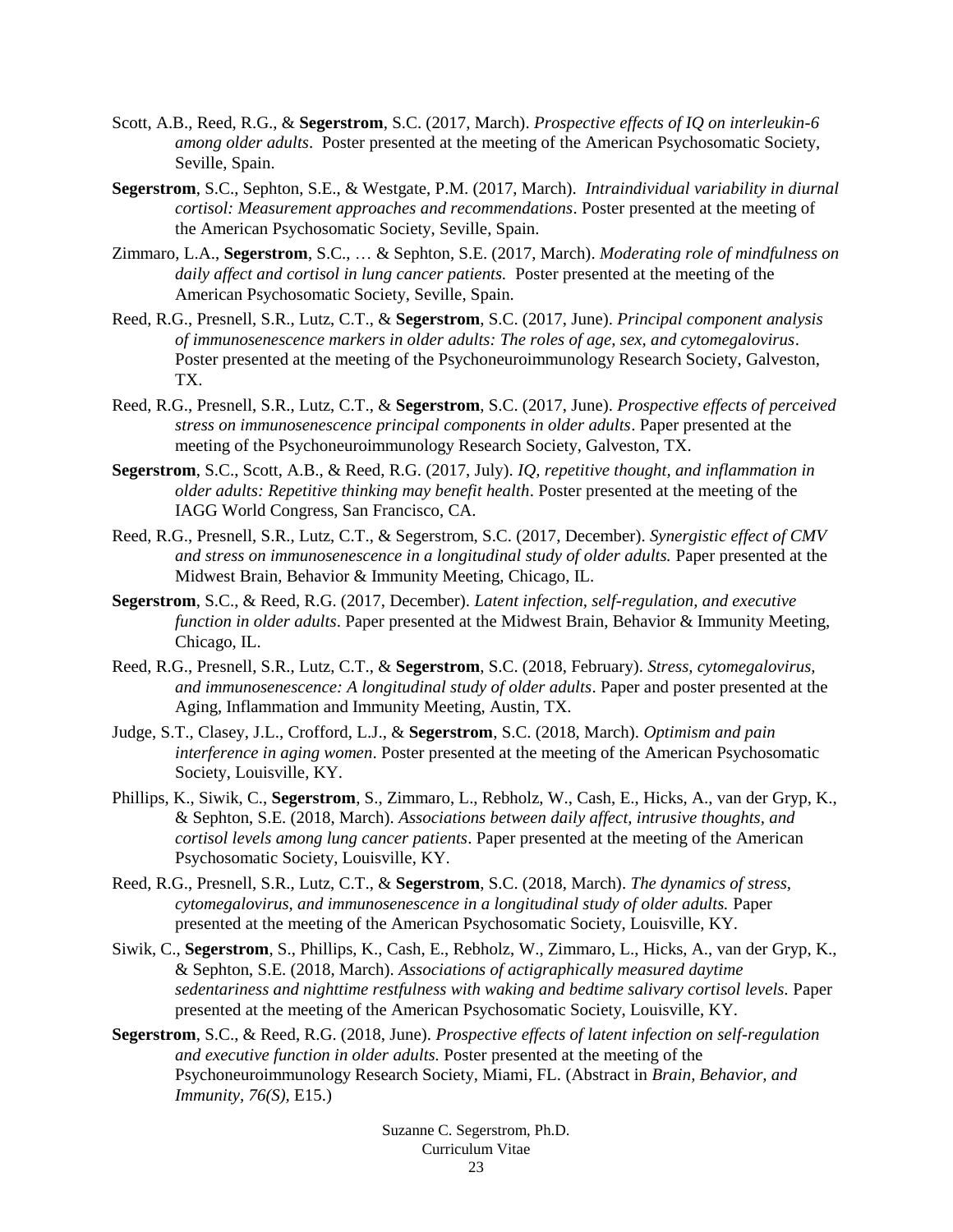- **Segerstrom**, S.C., Clasey, J.L., & Crofford, L.R. (2018, June). *Composition of the "energy appeal reaction" to inflammation in healthy midlife and older women*. Poster presented at the meeting of the Psychoneuroimmunology Research Society, Miami, FL. (Abstract in *Brain, Behavior, and Immunity, 76(S),* E35.)
- **Segerstrom**, S., Kasarskis, E., Fardo, D., & Westgate, P. (2018, November). *Socioemotional concerns and well-being in ALS patients and caregivers: A longitudinal, dyadic analysis*. Poster presented at the meeting of the Gerontological Society of America. (Abstract in *Innovation in Aging, 2(S1),* 121.)
- Gloger, E.M., & **Segerstrom**, S.C. (2019, March). *Intelligence, repetitive thought, and systemic inflammation in the Midlife in the United States Study (MIDUS)*. Poster presented at the meeting of the American Psychosomatic Society, Vancouver, BC, Canada.
- Nishimi, K., Koenen, K.C., Coull, B., **Segerstrom**, S.C., Austin, S.B., & Kubzansky, L.D. (2019, March). *Psychological resilience from early adversity and diurnal salivary cortisol*. Paper presented at the meeting of the American Psychosomatic Society, Vancouver, BC, Canada.
- Reed, R.G., Mauss, I.B., Ram, N., & **Segerstrom**, S.C. (2019, March). *Emotion and cortisol dynamics and daily stress in a national sample of adults*. In C. Trudel-Fitzgerald & L. Lee (Co-Chairs), Emotion regulation and variability in relation to daily stressors and health. Paper presented at the American Psychosomatic Meeting, Vancouver, British Columbia.
- Reed, R.G., Mauss, I.B., Ram, N., & **Segerstrom**, S.C. (2019, March). *Daily stress relates to emotion dynamics but not cortisol dynamics in a national sample of adults*. Poster presented at the Society for Affective Science Meeting, Boston, MA.

## **PROFESSIONAL ACTIVITIES**

#### **President-Elect/President/Past President** (2016-2019)

American Psychosomatic Society

#### **Committee Member**

A&S Advisory Committee in the Social Sciences, University of Kentucky (2017-2020) A&S Executive Committee, University of Kentucky (2018-2021) American Psychosomatic Society Representative, Behavioral Medicine Research Council (2018- 2020) Editorial Advisory Board, *Prevention* (2006-2008) Executive Council, Academy of Behavioral Medicine Research (2019-2022) Membership Committee, Psychoneuroimmunology Research Society (2009-2010) National Cancer Institute IRG: NCI-J (2005-2007) National Institutes of Health IRG: MESH (2009-2013) Nominating Committee, Psychoneuroimmunology Research Society (2013-2016) Program Committee, American Psychosomatic Society (2005-2010) Chair, Program Committee (2011-2013) Scientific Advisory Board, Lee Kum Sheung Center for Health and Happiness, Harvard T.H. Chan School of Public Health (2017- ) Scientific Advisory Committee, Clinical Research Center, University of Kentucky (2008-2012) Scientific Affairs Committee, Psychoneuroimmunology Research Society (2018-2019) University Senate, University of Kentucky (2006-2009)

**Editor-in-Chief** (with Rona Moss-Morris, Ph.D.)

Health Psychology Review (2020- )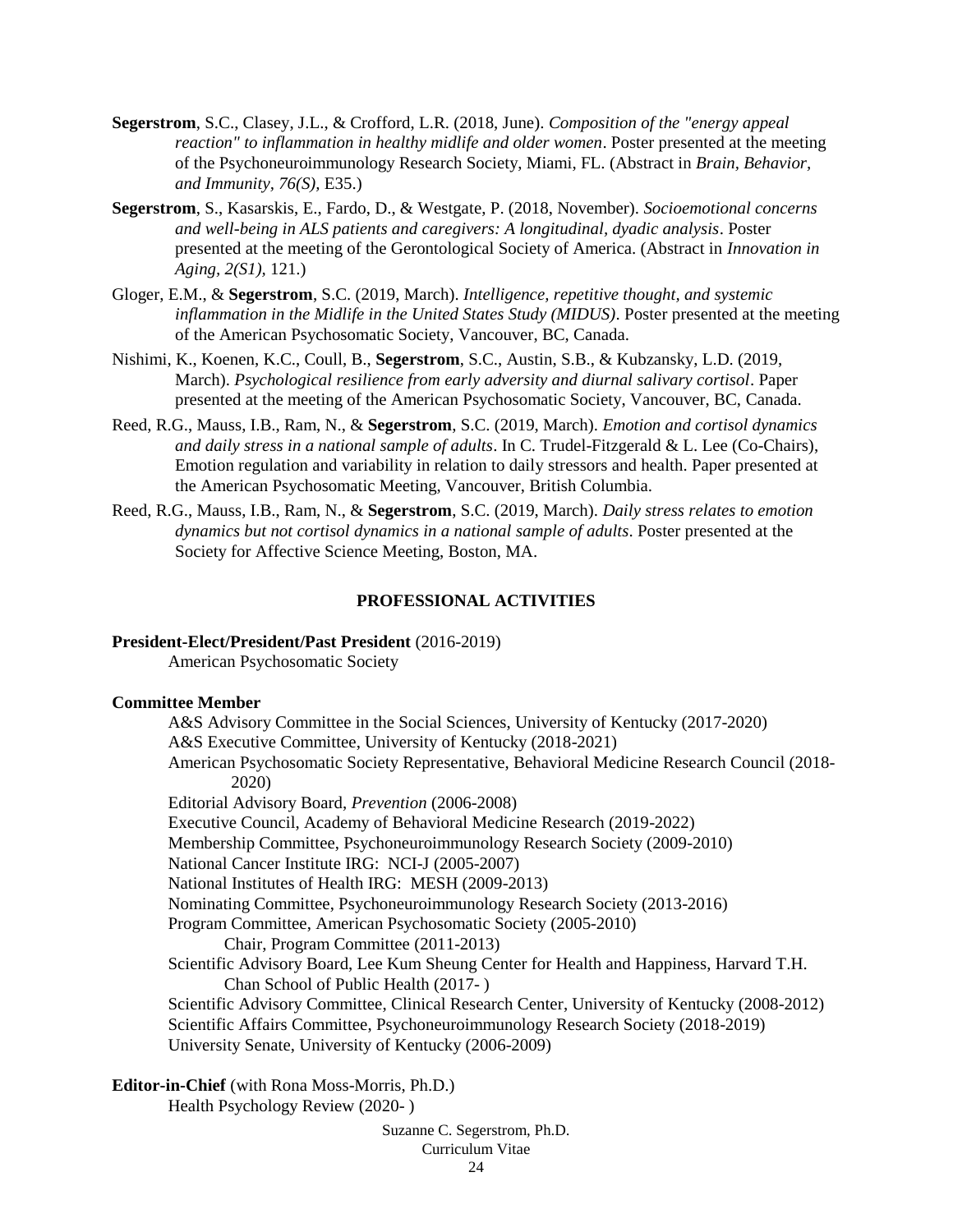#### **Senior Editor**

Oxford Research Reviews (2012-2015)

#### **Associate Editor**

Journal of Personality and Social Psychology: Personality Processes and Individual Differences (2006-2009) Journal of Personality (2009-2011) British Journal of Health Psychology (2013-2018)

#### **Statistical Consulting Editor**

International Journal of Behavioral Medicine (2017- )

#### **Consulting Editor**

Brain, Behavior, and Immunity (2009-2019) Health Psychology (2006-2011; 2017-2021) Journal of Personality and Social Psychology: Personality Processes and Individual Differences (2004-2006; 2011-2014) Journal of Research in Personality (2005-2012) Motivation and Emotion (2008- ) Psychological Review (2010-2015) Psychological Science (2007-2009)

#### **Ad Hoc Reviewer**

Journals

Suzanne C. Segerstrom, Ph.D. Curriculum Vitae American Journal of Geriatric Psychiatry American Journal of Psychiatry American Psychologist Annals of Behavioral Medicine Anxiety, Stress, and Coping Applied Psychology: An International Review Assessment Basic and Applied Social Psychology Behaviour Research and Therapy BMC Geriatrics Brain, Behavior, and Immunity British Journal of Health Psychology The Clinical Journal of Pain Clinical Psychology Review Cognitive Therapy and Research Contemporary Clinical Trials Communications Current Directions in Psychological Science Developmental Psychology Emotion European Journal of Personality European Journal of Psychological Assessment Functional Ecology General Hospital Psychiatry Human Immunology International Journal of Behavioral Medicine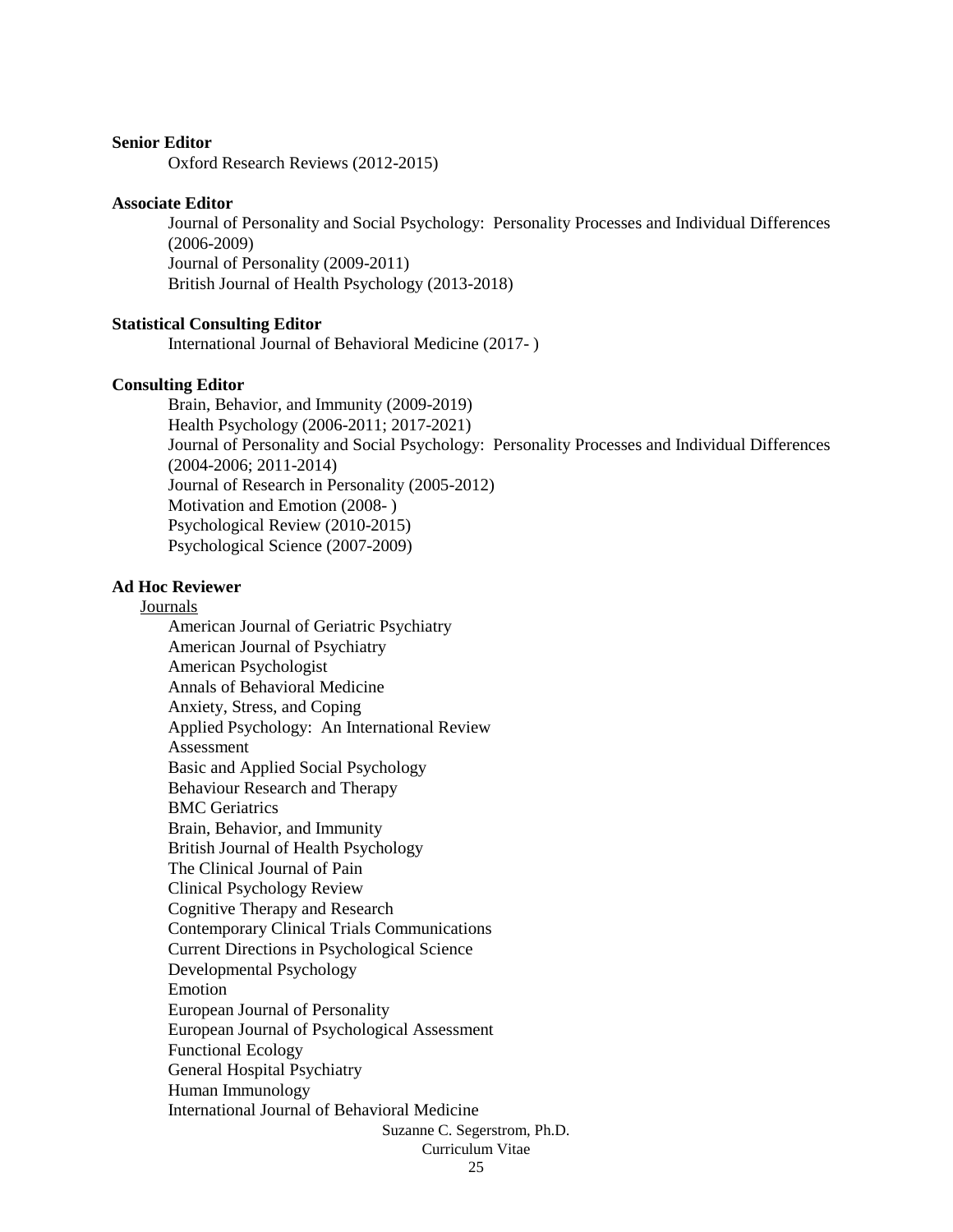Journal of Abnormal Psychology Journal of Affective Disorders Journal of Applied Social Psychology Journal of Behavior Therapy and Experimental Psychiatry Journal of Behavioral Medicine Journal of Clinical Oncology Journal of Consulting and Clinical Psychology Journal of Experimental Psychology: General Journal of Experimental Social Psychology Journal of Individual Differences Journal of Personality Journal of Personality Assessment Journal of Personality and Social Psychology: Interpersonal Relations and Group Processes Journal of Psychopathology and Behavioral Assessment Journal of Psychophysiology Journal of Psychosomatic Research Journal of Social and Clinical Psychology Molecular Psychiatry Motivation and Emotion Personality and Individual Differences Personality and Social Psychology Bulletin Perspectives on Psychological Science PLoS One Proceedings of the National Academy of Sciences Psychological Assessment Psychological Bulletin Psychological Medicine Psychological Trauma Psychology and Aging Psychoneuroendocrinology Psycho-oncology Psychosomatic Medicine Social Psychological and Personality Science Trends in Cognitive Sciences Conferences and Organizations American Psychological Association (Division 38, Health Psychology; Early Career Awards; Distinguished Scientist Award) American Psychosomatic Society Flanders Research Foundation (FWO) Gerontological Society of America National Institutes of Health IRGs CSR Application Comparison Pilot NCI-G Education F12B SEP Fellowships in Psychopathology, Developmental Disabilities, Stress and Aging (Chair, November 2005) BBBP-D SEP Adult and Child Psychopathology, Disorders, and Mental Health BBBP-G SEP Fellowships in Psychopathology and Disorders of Aging

BBBP-V Member Conflict: Mechanisms of Emotion, Stress, and Health

BBBP-2 Biobehavioral Mechanisms of Stress and Health

# Suzanne C. Segerstrom, Ph.D.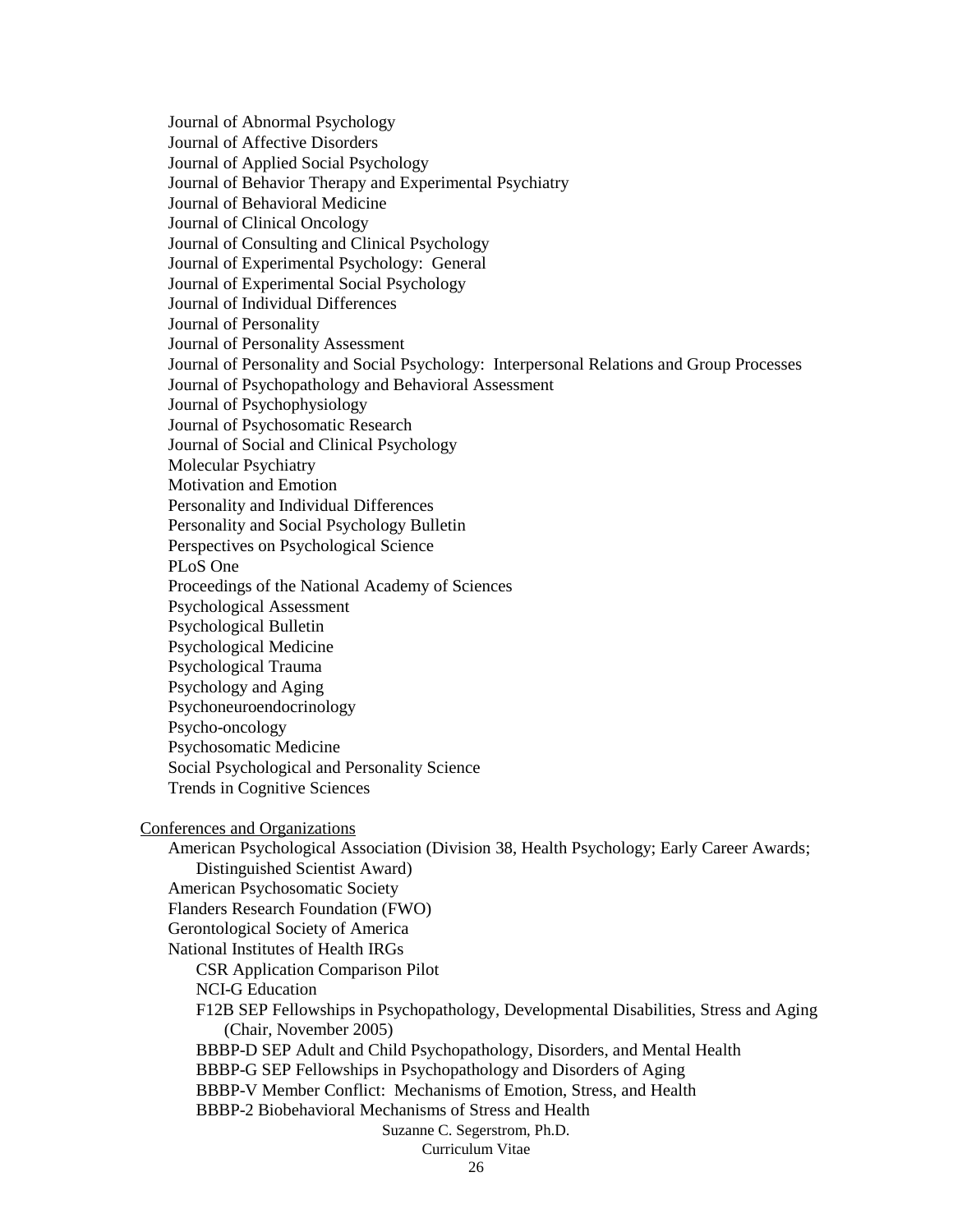BDCN-J Cognitive Neuroscience and Assessment of Cancer Treatment-Related Cognitive Impairment MESH Biobehavioral Mechanisms of Emotion, Stress, and Health PSE-H Secondary Analyses of Social and Behavioral Datasets in Aging ZAG1-JIJ9 Resource Centers for Minority Aging Research (Chair, October 2017) ZAG1-ZIJ9 Advancing Diversity in Aging Research through Undergraduate Education ZAG1-ZIJ9 Program Project Grant (Chair, February 2018) National Science Foundation Psychoneuroimmunology Research Society Society of Behavioral Medicine Society for Personality and Social Psychology (Diener Award in Personality Psychology)

# **GRADUATES AND GRADUATE STUDENTS**

#### **Jay O. Castaneda, Ph.D. (2005)**

Dissertation: "Understanding the Construct of and Reasons for Worry" (2004) Thesis: "Effect of Stimulus Type and Worry on Physiological Response to Fear" (2001) Department of Psychology Scientist-Practitioner Award *Faculty, Georgetown College*

#### **Alyssa J. Averill, Ph.D. (2008)**

Dissertation: "Emotional Disclosure in Patients with Amyotrophic Lateral Sclerosis: A Randomized Clinical Trial" (2007) Thesis: "The Impact of Dispositional Optimism, Spirituality, and Depression on Meaning and Salivary Cortisol in Alzheimer's Caregivers vs. Healthy Controls" (2003) Department of Psychology Jesse G. Harris Dissertation Award *Social and Emotional Learning Specialist, Pencils of Promise*

# **Lise Solberg Nes, Ph.D. (2009)**

Dissertation: "Self-regulatory Deficits in Fibromyalgia and Temporomandibular Disorder" (2009) Thesis: "Optimism and the Freshman Year in College" (2004) University of Kentucky Presidential Fellow University of Kentucky Dissertation Year Fellow Department of Psychology Jesse G. Harris Dissertation Award

*Faculty and Center Director, Oslo University Hospital, Norway*

# **Abbey R. Roach, Ph.D. (2010)**

Dissertation: "Executive Deficits in Amyotrophic Lateral Sclerosis: Examining the Consequences of Self-Regulatory Impairment on Quality of Life" (2010) Thesis: "Examining the Dimensions and Effects of Repetitive Thought" (2006) Department of Psychology Jesse G. Harris Dissertation Award *Director of Psychology and Neuropsychology, Frazier Rehabilitation Institute* 

# **Sarah E. McQueary Flynn, Ph.D. (2010)**

Dissertation: "Shame, Guilt, and Knowledge of HPV in Women Recently Diagnosed with HPV-Related Cervical Intraepithelial Neoplasia" (Co-chair with Jamie Studts, Ph.D.) (2010) Thesis: "An Investigation of the Situational Determinants of Repetitive Thought Purpose" (2007) *Faculty, University of the Cumberlands*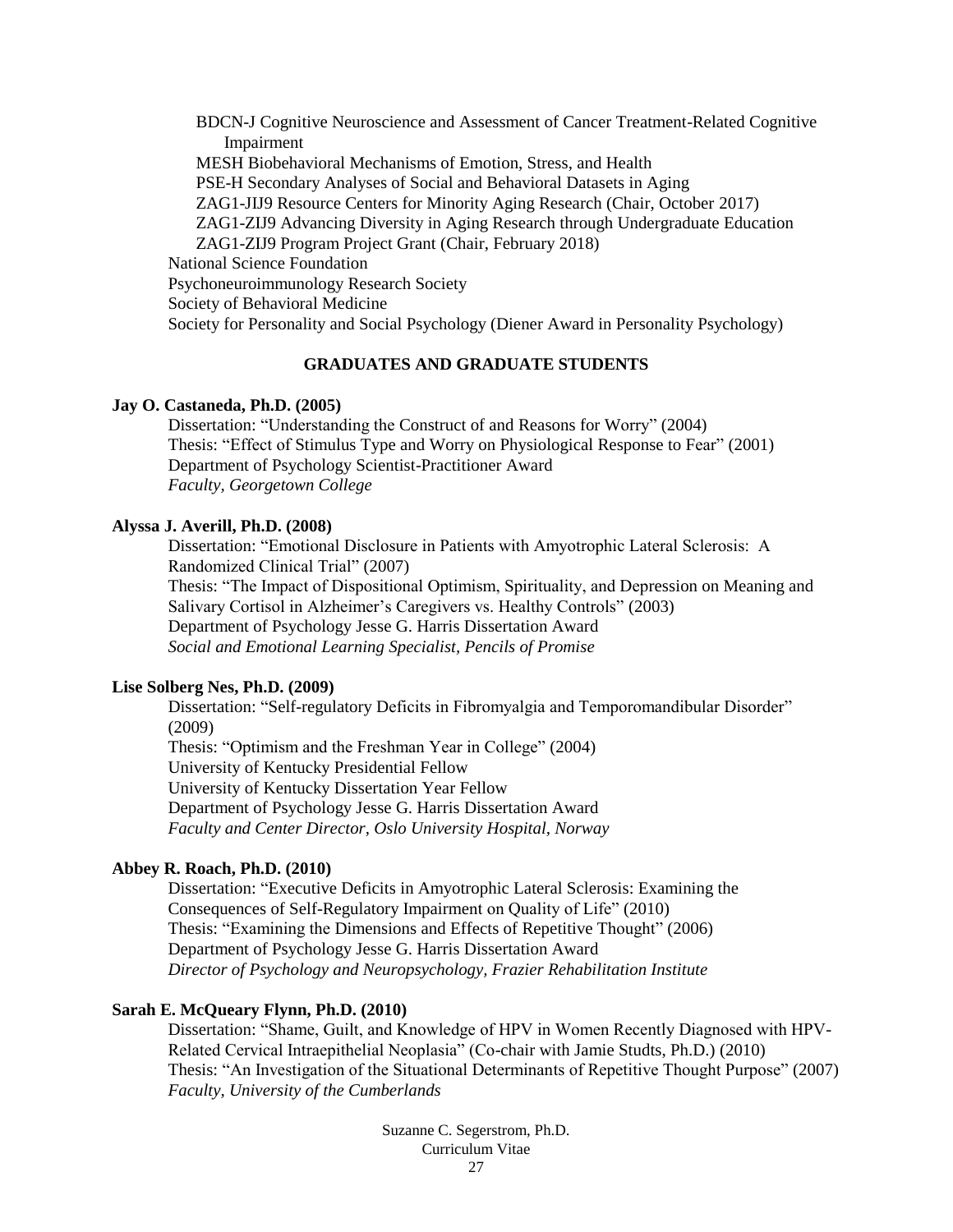#### **Daniel R. Evans, Ph.D. (2014)**

Dissertation: "Emotion Regulation and Self Regulation in Older Adults" (2013) University of Kentucky Dissertation Year Fellow Department of Psychology Jesse G. Harris Dissertation Award University of Kentucky Nietzel Visiting Distinguished Faculty Award *Faculty, University of Washington School of Medicine*

#### **Tory A. Eisenlohr-Moul, Ph.D. (2014)**

Dissertation: "Effects of Ovulatory Estradiol Shifts on Self-Regulatory Processes and Daily Symptoms in Borderline Personality Disorder" (Co-chair with Nathan DeWall, Ph.D.) (2013) Thesis: "Self-regulation and Liver Function: Expanding an Ecological Model" (2011) University of Kentucky Dissertation Year Fellow Michael T. Nietzel Award for Outstanding Graduate Student in Psychology *Faculty, University of Illinois (Chicago) College of Medicine*

#### **Jaime K. Hardy, Ph.D. (2017)**

Dissertation: "Distinguishing among Within-Person Variability: Affective Intra-Individual Variability, Affective Psychological Flexibility, and Health in a National US Sample" (2015) Thesis: "Examining the Deficits of Self-Regulation in Those with Chronic Physical Pain and Chronic Social Pain" (2012)

Department of Psychology Jesse G. Harris Dissertation Award *Clinical Psychologist, Lexington, KY*

#### **Hannah L. Combs, Ph.D. (2017)**

Dissertation: "Deep Brain Stimulation in Parkinson's Disease: An Investigation of Post-surgical Cognitive, Self-regulatory, and Executive Functioning" (Co-chair with David Berry, Ph.D.) (2016)

Department of Psychology Jesse G. Harris Dissertation Award *Clinical Faculty, Houston Methodist Hospital*

# **Ian A. Boggero, Ph.D. (2018)**

Dissertation: "Maintenance of Positive Affect Following Pain in Older Adults" (2017) Thesis: "Is the Same General Inhibitory System Responsible for Self-Regulation and Pain Inhibition?" (2013) American Psychological Association Dissertation Research Award Michael T. Nietzel Award for Outstanding Graduate Student in Psychology *Post-doctoral Scholar, University of Cincinnati*

# **Paul J. Geiger, Ph.D. (2018)**

Dissertation: "Testing a Values-Based Approach to Healthcare Decision-Making in Older Adults" (Co-chair with Ruth Baer, Ph.D.) (2017) University of Kentucky Dissertation Year Fellow American Psychological Association Dissertation Research Award *Post-doctoral Fellow, University of North Carolina, Chapel Hill*

# **Natasha E. Garcia-Willingham (current)**

Dissertation: "Executive and Language Dysfunction in Motor Neuron Disease: Screening Accuracy and Cognitive Features" (2019) Thesis: "Purpose in Life in ALS Patient-Caregiver Dyads: A Multilevel Longitudinal Analysis" (2015)